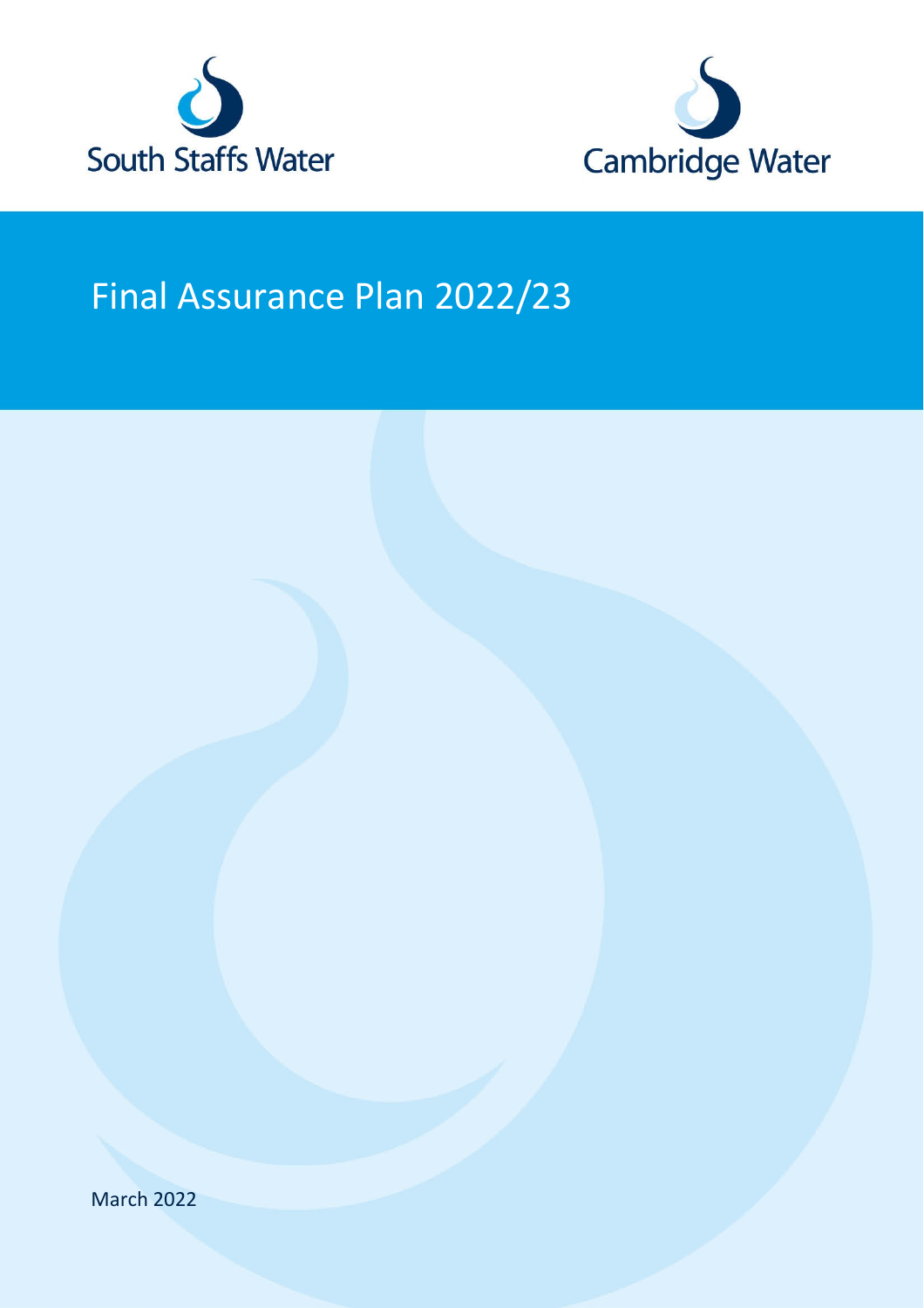### **About us**

South Staffs Water, incorporating Cambridge Water, supplies clean water services to around 1.7 million people in parts of Staffordshire and the West Midlands; and in and around Cambridge.



We are part of a larger group of companies, South Staffordshire Plc, which is in turn owned



All water companies in England and Wales are regulated by the Water Services Regulation Authority, known as Ofwat. Ofwat has a duty to ensure that water companies are able to efficiently finance their operations while acting in the interest of customers.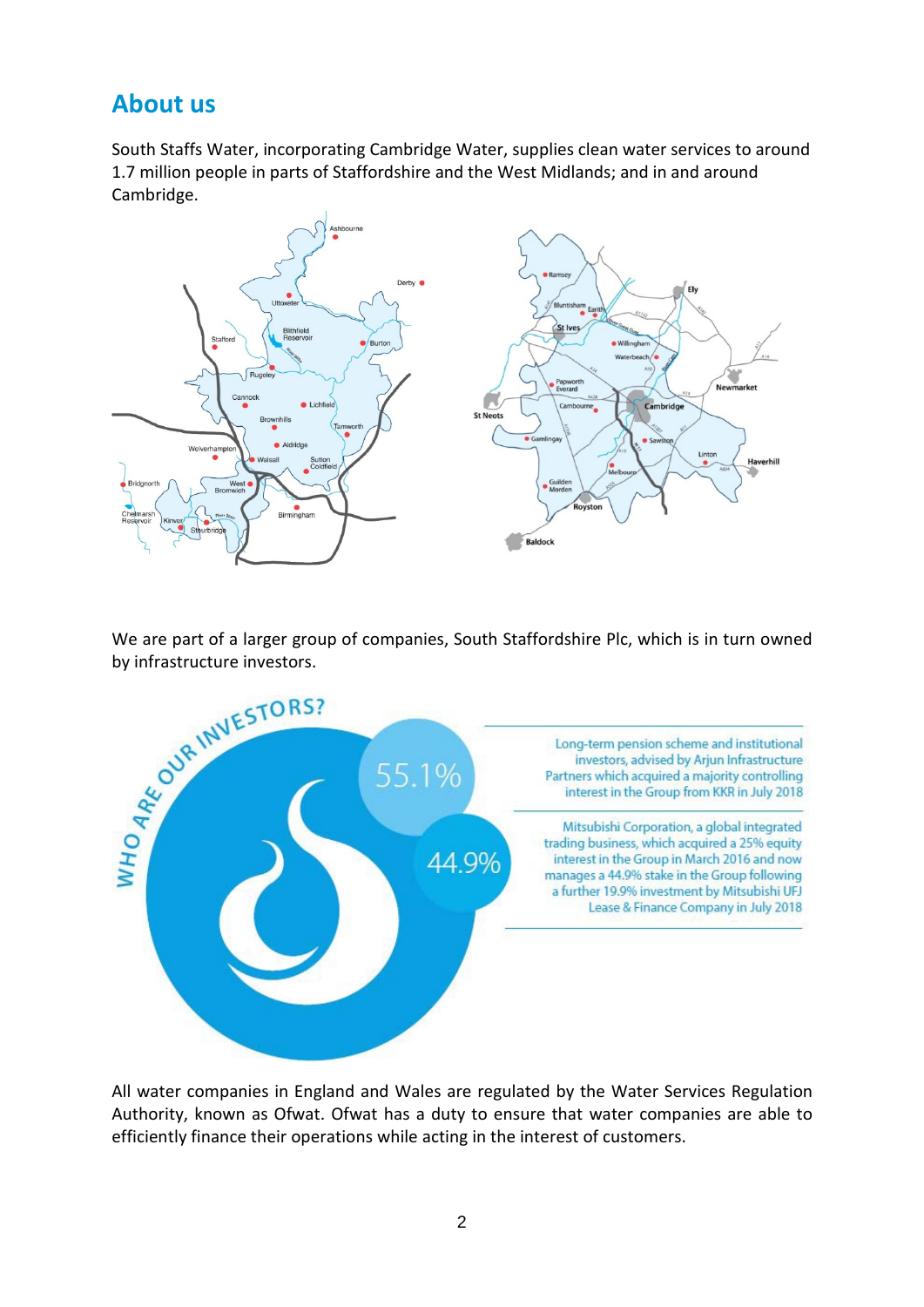### **About this document**

Each year we publish a wide range of information for our stakeholders (regulators, customers and other bodies), about how we run our business and the service standards we achieve. It is important that this information can be trusted to be accurate and complete, so we carry out a range of assurance processes to give customers, regulators and other stakeholders confidence that the information is robust.

This document sets out our assurance plan for the period April 2022 to March 2023. Its purpose is to demonstrate to our customers, regulators and other stakeholders:

- the process we have been through to understand our regulatory reporting risks; and
- the plan we propose to put in place to ensure those risks are controlled.

Setting out our principles and processes in this way enables us to demonstrate that **assurance** and **governance** are important to us, and that we are effectively planning for these activities to take place each year. We want all our stakeholders to have confidence that the information we publish across all areas of our performance is accurate and well explained.

#### **What is assurance?**

Assurance is the set of processes we follow to give our stakeholders confidence that the information we have published is:

- at the right level of accuracy;
- complete; and
- clear and easy to understand.

It is a layer of protection that ensures our published data is signed off by the people in our business who are responsible for transparency and trust. It is also a process that helps us identify areas where data needs to be improved so that we can be sure to report it accurately.

#### **What is governance?**

Governance is about how our business is managed, from the Board level down to all areas of our service. Our operating licence has a number of conditions related to corporate governance that we must comply with. But, governance goes beyond just our licence conditions. Because we provide an essential public service, we must demonstrate that we operate to high standards of leadership, fairness and transparency. We must act in the best interests of our customers at all times. We must also make sure we continue to plan for the future so that the services we provide remain resilient and sustainable.

#### **How to have your say?**

It is important to us that our assurance processes give our customers and wider stakeholders the confidence in our reporting. So, we welcome any comments that anyone may have about this plan or any other aspect of our data or assurance.

If you wish to comment, please email [regulation@south-staffs-water.co.uk](mailto:regulation@south-staffs-water.co.uk).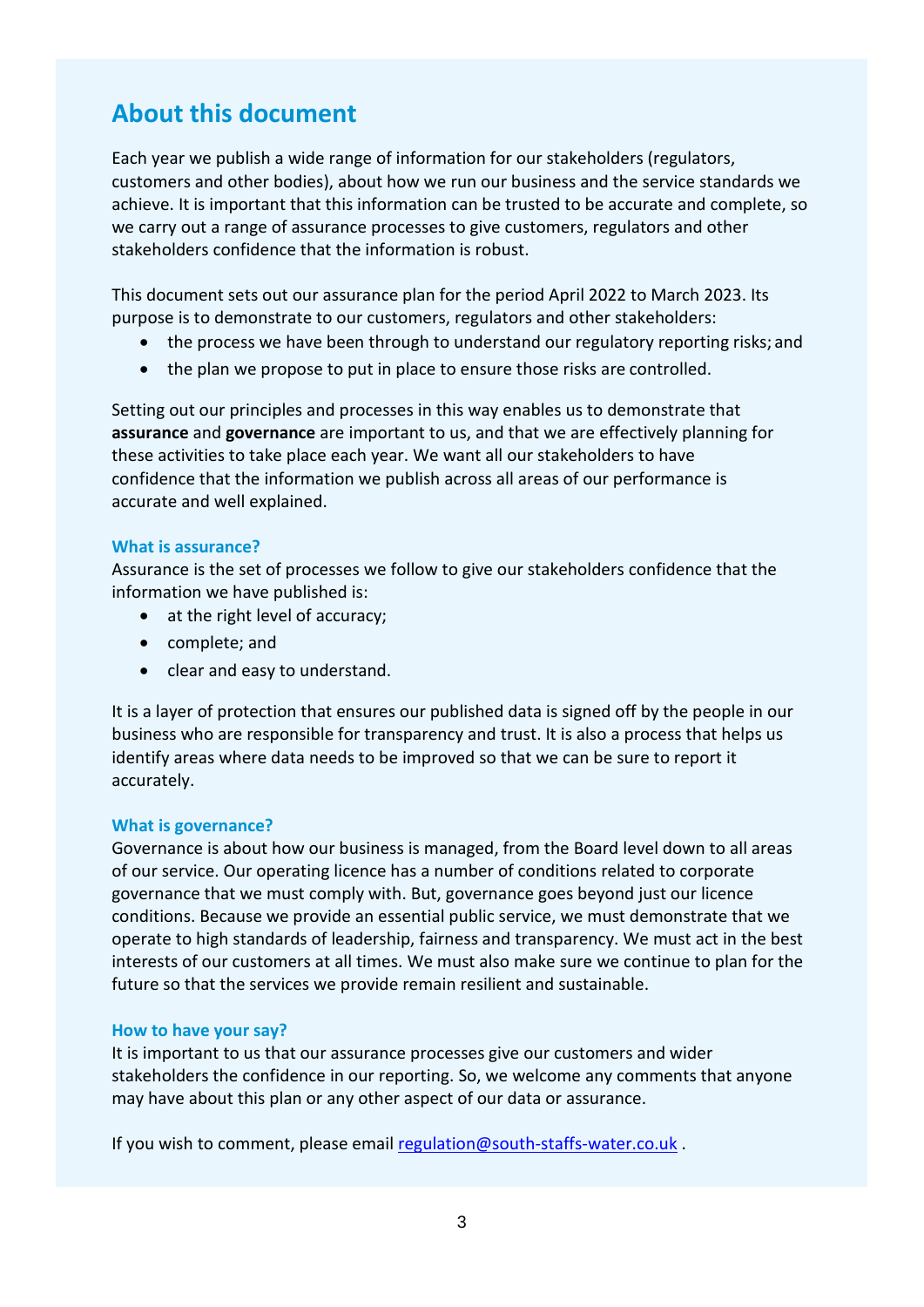# **Contents**

| 1. The regulatory framework for assurance                       | 5              |
|-----------------------------------------------------------------|----------------|
| 2. Changes from our draft assurance plan                        | 6              |
| 3. Assurance risk assessment process                            | $\overline{7}$ |
| 4. Outcomes of our risk assessment                              | 15             |
| 5. Assurance plan targeted areas for 2022/23                    | 21             |
| Targeted area A – Covid-19                                      | 22             |
| Targeted area $B -$ developer charges                           | 23             |
| Targeted area C - annual customer charges                       | 24             |
| Targeted area D – annual performance report                     | 25             |
| Targeted area E – performance commitments between 2020 and 2025 | 26             |
| Targeted area F - delivery of water treatment works investment  | 27             |
| Targeted area $G$ – preparations for PR24                       | 28             |
| Targeted area H - Open data                                     | 29             |
|                                                                 | $\sim$ $\sim$  |

6. [Assurance timescales for](#page-26-0) 2022/23 30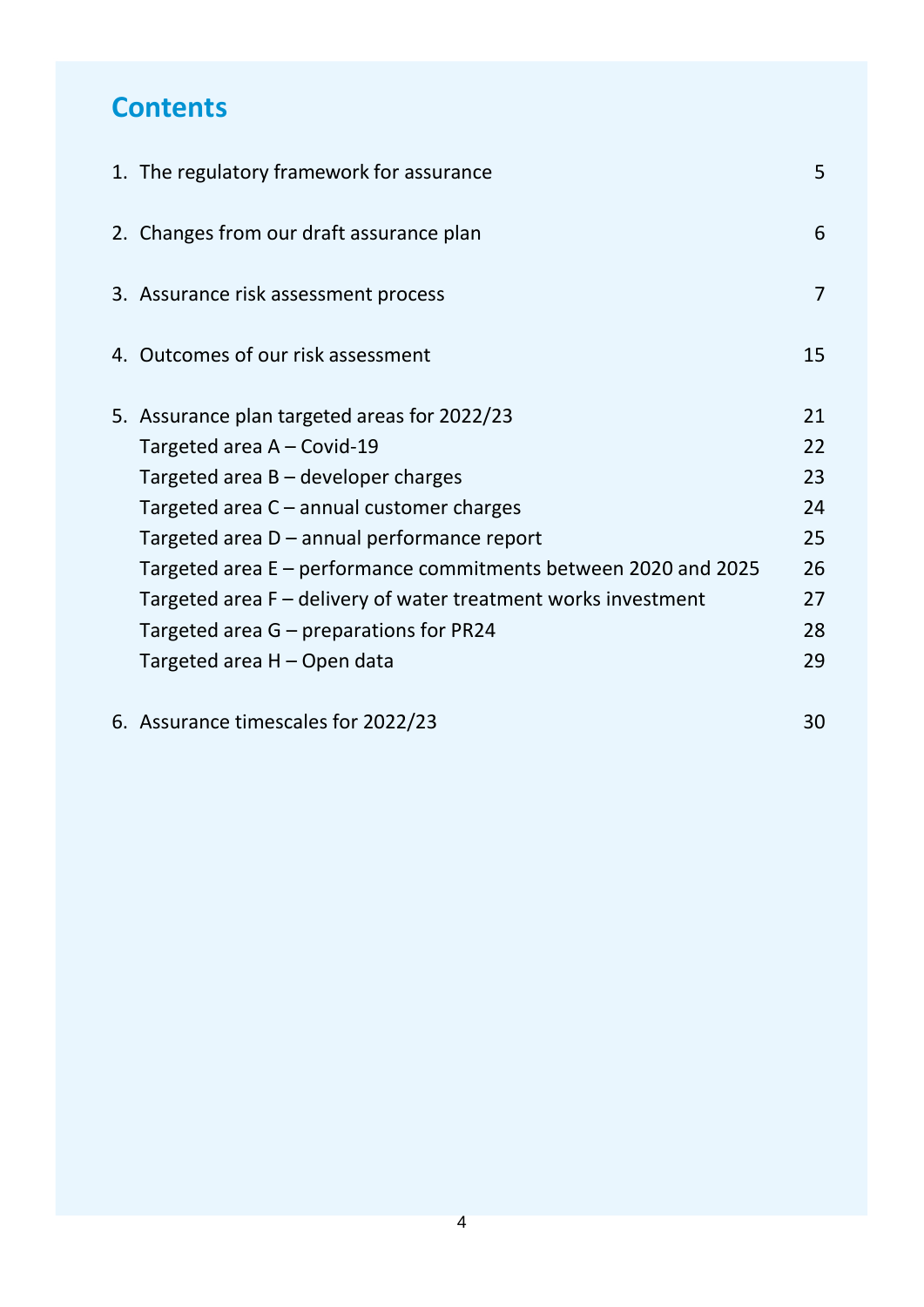### <span id="page-4-0"></span>**1. The regulatory framework for assurance**

Assurance has been a key part of the regulatory framework under which we operate for many years. We have published standalone documents describing our assurance processes since 2015, when Ofwat introduced its Company Monitoring Framework. This framework was intended to incentivise water companies to take a risk based approach to assurance and take more ownership of its assurance processes across the whole company. As part of Ofwat's framework, Ofwat reviewed companies' assurance processes by assessing key areas of assurance, and reported on this annually.

Although Ofwat has now discontinued its annual review process, the principles of the Company Monitoring Framework still stand. We will continue to take a risk based approach to our assurance and publish information about our assurance plans each year, so that stakeholders can understand how we deliver assurance and why, and have the opportunity to make comments to us about any areas of assurance that they believe need to be strengthened.

We will also continue to set ourselves 'targeted areas'. These were introduced in Ofwat's framework and are intended to ensure that areas of higher risk orsignificant change are given appropriate focus during assurance activity. We will continue to use targeted areas, as we have in this plan, to help us focus our assurance activity and improve transparency to stakeholders.

For 2020/21 reporting, Ofwat introduced a requirement for companies to provide a statement, signed by, or on behalf of the Board, stating that the data and information which the Company has provided to Ofwat in the reporting year and/or which they have published in their role as water undertaker was accurate and complete and setting out any exceptions to this which should be clearly explained. This statement can be found on pages 42 to 44 of our Annual Performance Report<sup>1</sup>. This assurance plan is a fundamental part of the main factors our Board considers for it be able to make such a statement.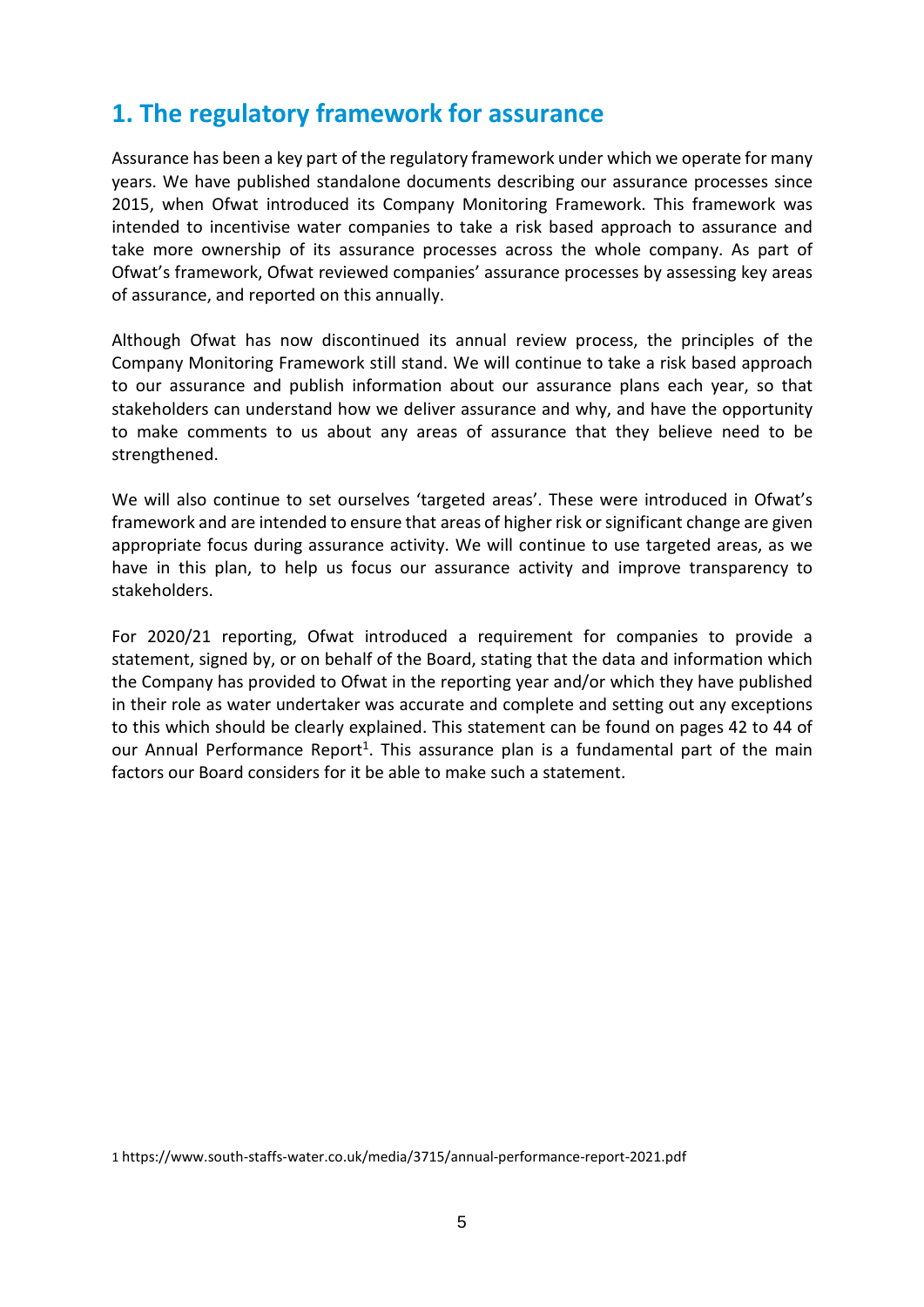# <span id="page-5-0"></span>**2. Changes from our draft assurance plan**

### **2.1 Feedback from stakeholders**

We consulted on our risks, strengths and weaknesses, and our draft assurance plan, between November 2021 to January 2022. Ofwat provided specific feedback on our 2020/21 Annual Performance Report and the table below sets out the most significant points and our actions we have taken to address it.

| <b>Feedback</b>                                                                                                                                                                                                                                 | <b>Description of change</b>                                                                                                                |
|-------------------------------------------------------------------------------------------------------------------------------------------------------------------------------------------------------------------------------------------------|---------------------------------------------------------------------------------------------------------------------------------------------|
| The company has not provided any<br>narrative in the APR explaining how the<br>dividend has been determined for the year,<br>the application of the dividend policy and<br>how it takes account of obligations and<br>commitments to customers. | In the 21-22 APR, we will disclose this same<br>level of detail that we share with the Board<br>that explains the build-up of our dividend. |
| Three minor errors in the financial<br>information published in our 20-21<br>APR.                                                                                                                                                               | Two of the errors were as a result of<br>calculation errors in Ofwat's data tables which<br>have been corrected for 21-22.                  |
| The APR was not searchable for text.                                                                                                                                                                                                            | We will ensure that our publication is<br>formatted so that stakeholders can search for<br>specific words.                                  |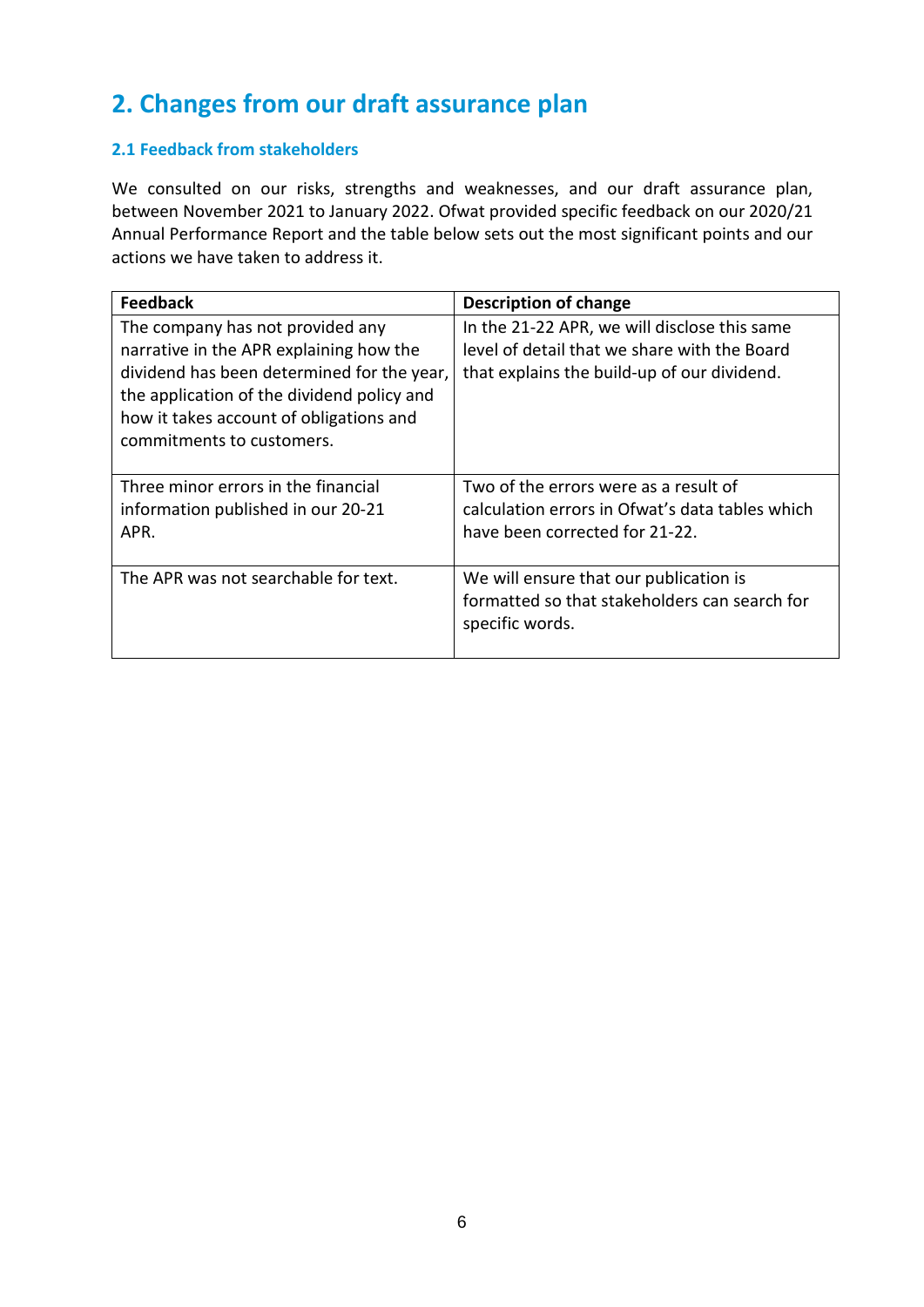### <span id="page-6-0"></span>**3. Assurance risk assessment process**

### **3.1 Our risk assessment methodology**

We use a risk assessment process to determine the minimum level of assurance for a piece of information or data. This is because different data may have different risks associated with its compilation or accuracy, and different consequences depending the purpose of the data.

We score assurance risk by looking across several factors that influence the **likelihood** that the data may contain an error; and the **impact** that inaccurate, incomplete or late data may have on the recipient or other parties. The factors we consider are shown below and are scored from 1 (low risk) to 4 (critical risk):

The **likelihood** that the data may contain an error (seven sub-factors):

- a. Complexity of the data sources;<br>b. Completeness of the data set:
- Completeness of the data set;
- c. Extent of manual intervention;
- d. Complexity and maturity of the reporting rules;
- e. Control activities already established;
- f. Experience of our personnel;
- g. Evidence of historical errors and last audit.

The **impact** that inaccurate, incomplete or late data will have on the recipient or other parties (four sub-factors):

- a. Customers;
- b. Competition;
- c. Financial;
- d. Compliance and regulation.

The tables on the following two pages show the detailed scoring criteria for likelihood and impact respectively.



Management controls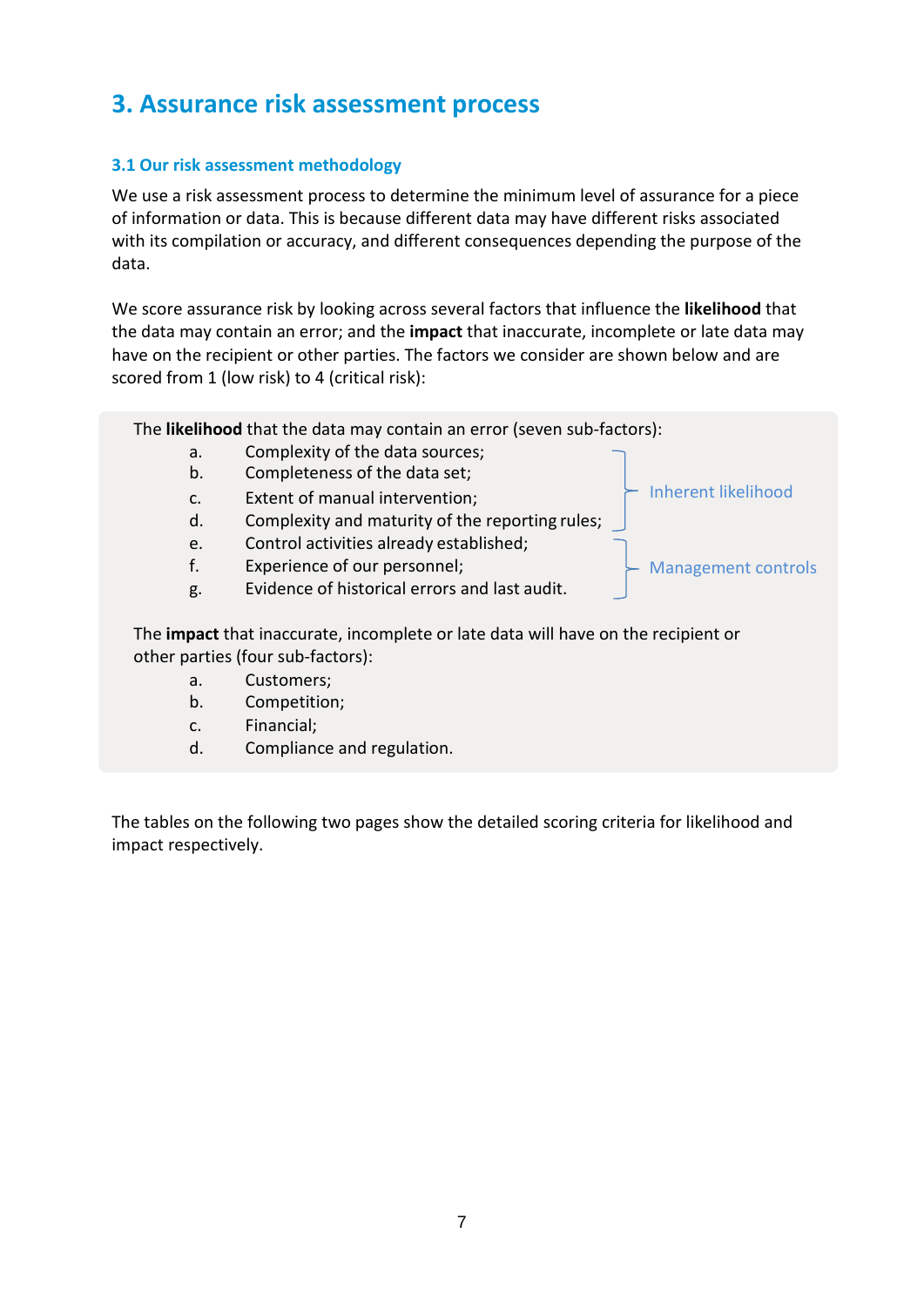### **Figure 1: Assessment criteria for scoring the likelihood element\*:**

| <b>Score</b> | <b>Complexity of data</b><br><b>sources</b>                                                    | <b>Completeness of</b><br>the data set                                                           | <b>Extent of manual</b><br><i>intervention</i>                                                                                                         | <b>Complexity and</b><br>maturity of the<br>reporting rules                                           | <b>Control activities</b><br>already<br>established                                                                | <b>Experience of our</b><br>personnel                                                                                                                               | <b>Evidence of</b><br>historical errors<br>and last audit.                       |
|--------------|------------------------------------------------------------------------------------------------|--------------------------------------------------------------------------------------------------|--------------------------------------------------------------------------------------------------------------------------------------------------------|-------------------------------------------------------------------------------------------------------|--------------------------------------------------------------------------------------------------------------------|---------------------------------------------------------------------------------------------------------------------------------------------------------------------|----------------------------------------------------------------------------------|
|              | Reliance on data from<br>outside of the<br>organisation which<br>has no assurance<br>provided. | A one off data<br>request, or<br>compilation of the<br>data less often than 5<br>year intervals. | A significant<br>proportion of the data<br>set is manually<br>collated or manually<br>processed, after its<br>initial input into the<br>source system. | Complex rule set that<br>has been issued or<br>significantly altered<br>within the last 12<br>months. | There are no existing<br>control activities or<br>control activities have<br>not been assessed.                    | The data is being<br>collated by personnel<br>with no previous<br>experience of data set<br>and no method<br>statement available to<br>explain prior<br>approach.   | Significant issues were<br>identified at the last<br>audit or any time<br>since. |
| 3            | Reliance on data from<br>outside of the<br>organisation which<br>has assurance<br>provided.    | There is significant<br>extrapolation from a<br>smaller data set.                                | A moderate<br>proportion of the data<br>set is manually<br>collated or manually<br>processed, after its<br>initial input into the<br>source system.    | The rule set requires<br>significant<br>interpretation,<br>judgement or<br>assumptions.               | Control activities have<br>been assessed but<br>been in place for less<br>than 12 months.                          | The data is being<br>collated by personnel<br>with previous<br>experience of data set<br>but no method<br>statements are<br>available to explain<br>prior approach. | Moderate issues were<br>identified at the last<br>audit or any time<br>since.    |
|              | Data is required from<br>two or more<br>corporate systems.                                     | There is some<br>extrapolation from a<br>smaller data set.                                       | A low proportion of<br>the data set is<br>manually collated or<br>manually processed,<br>after its initial input<br>into the source<br>system.         | The rule set requires<br>some interpretation,<br>judgement or<br>assumptions.                         | Control activities have<br>been assessed and<br>been in place for more<br>than 12 months but<br>less than 2 years. | The data is being<br>collated by personnel<br>with no previous<br>experience of data set<br>but method<br>statements are<br>available to explain<br>prior approach. | Minor issues were<br>identified at the last<br>audit or any time<br>since.       |
|              | Score of 1 applies when none of the above criteria apply.                                      |                                                                                                  |                                                                                                                                                        |                                                                                                       |                                                                                                                    |                                                                                                                                                                     |                                                                                  |

\* We take the highest score across all assessment categories for the purpose of assessing assurance risk.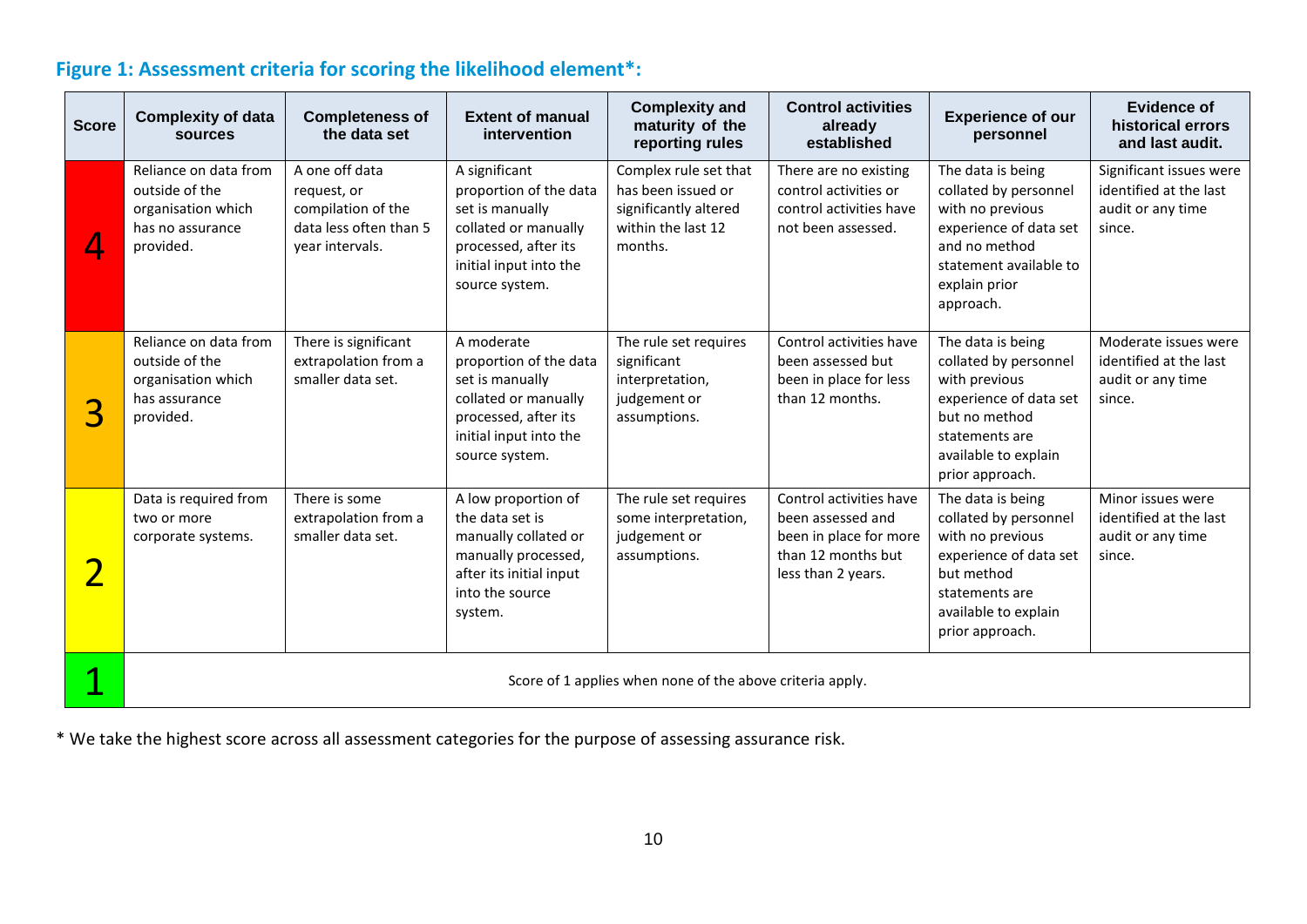### **Figure 2: Assessment criteria for scoring the impact element\*:**

| <b>Score</b> | <b>Customers</b>                                                                                                      | <b>Competition</b>                                                                                                                                | <b>Financial</b>                                                                                                                                                                             | <b>Compliance and regulation</b>                                                                                                                                                                            |
|--------------|-----------------------------------------------------------------------------------------------------------------------|---------------------------------------------------------------------------------------------------------------------------------------------------|----------------------------------------------------------------------------------------------------------------------------------------------------------------------------------------------|-------------------------------------------------------------------------------------------------------------------------------------------------------------------------------------------------------------|
|              | A significant impact on a large number of<br>customers.                                                               | High impact on the operation of the<br>market or the ability to demonstrate<br>compliance with the Competition Act or<br>level playing field.     | An error or omission that could<br>potentially give rise to a major financial<br>impact, equivalent to greater than±5% of<br>the annual baseline TOTEX allowance.                            | A significant impact on compliance with<br>license or any other statute.<br>or<br>A significant impact on data that is used<br>within comparative regulation, for<br>example costs and performance metrics. |
| 3            | A moderate impact on a large number of<br>customers.<br>or<br>A significant impact on a small number of<br>customers. | Moderate impact on the operation of the<br>market or the ability to demonstrate<br>compliance with the Competition Act or<br>level playing field. | An error or omission that could<br>potentially give rise to a moderate<br>financial impact, equivalent to greater<br>than ±2% but less than ±5% of the annual<br>baseline TOTEX allowance.   | A moderate impact on compliance with<br>license or any other statute.<br>or<br>A moderate impact on data that is used<br>within comparative regulation, for<br>example costs and performance metrics.       |
|              | A moderate impact on any number of<br>customers.                                                                      | Low impact on the operation of the<br>market or the ability to demonstrate<br>compliance with the Competition Act or<br>level playing field.      | An error or omission that could<br>potentially give rise to a low financial<br>impact, equivalent to greater than ±1%<br>but less than ±2% of the annual baseline<br><b>TOTEX allowance.</b> | A low impact on compliance with license<br>or any other statute.<br>or<br>A low impact on data that is used within<br>comparative regulation, for example<br>costs and performance metrics.                 |
|              |                                                                                                                       |                                                                                                                                                   | Score of 1 applies when none of the above criteria apply.                                                                                                                                    |                                                                                                                                                                                                             |

\* We take the highest score across all assessment categories for the purpose of assessing assurance risk.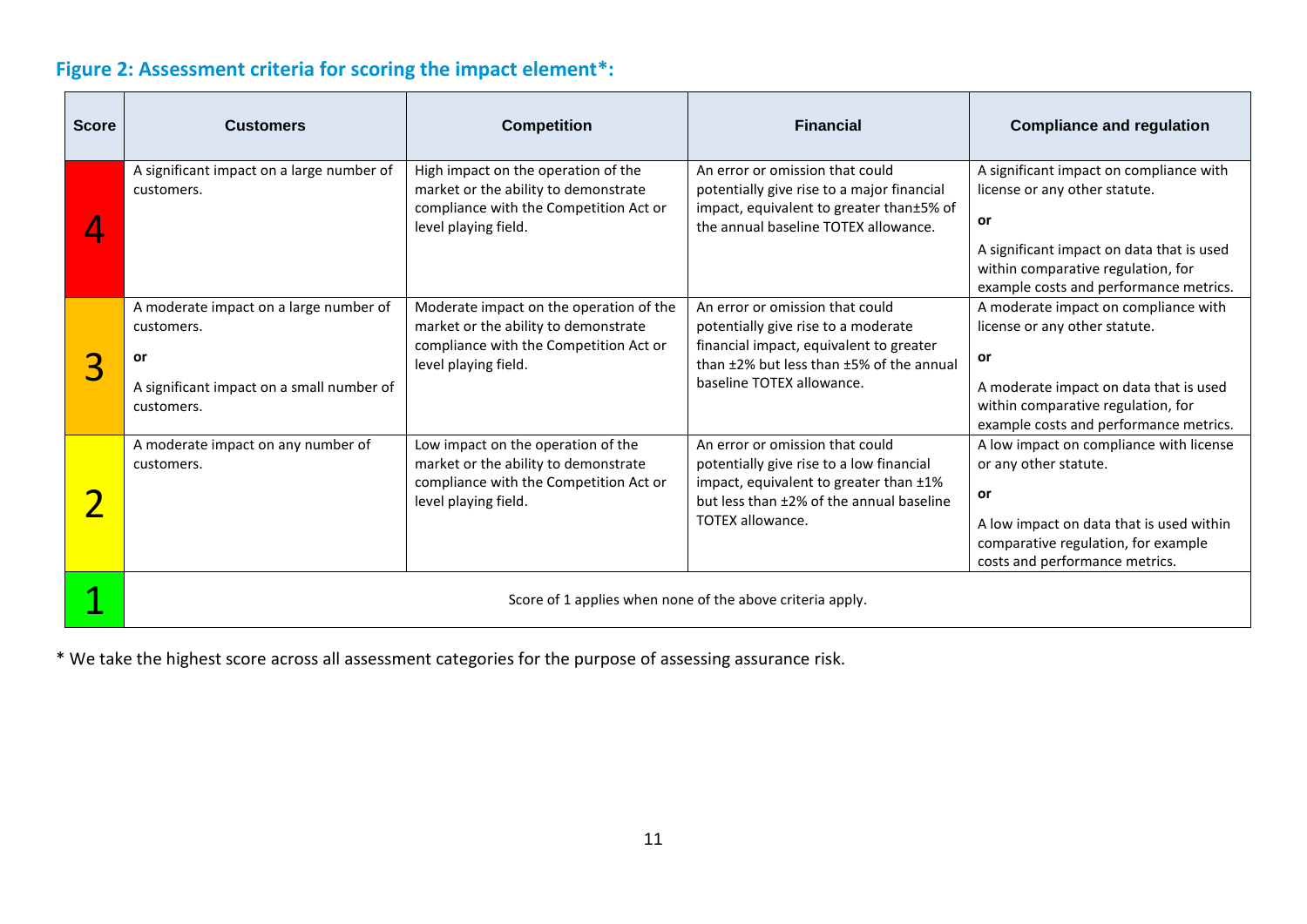We calculate an assurance risk score by multiplying the maximum scores from the likelihood assessment and the impact assessment, giving a maximum score of 16. The score obtained allows us to assign a category as follows:



### **Figure 3: Risk score categories:**

We then use this score to derive the minimum level of assurance required as follows:

### **Figure 4: Minimum standards of assurance:**

| Category        | Low                                            | <b>Medium</b>              | <b>High</b>       | <b>Critical</b> |  |
|-----------------|------------------------------------------------|----------------------------|-------------------|-----------------|--|
|                 | assurance risk                                 | assurance risk             | assurance risk    | assurance risk  |  |
| <b>Planning</b> | Methodology statement is required for all data |                            |                   |                 |  |
| Audit           | Second person                                  | Independent                | Third party       | Third party     |  |
|                 | review                                         | internal assurance         | assurance         | assurance       |  |
| Sign off        | Manager sign off                               | Senior manager<br>sign off | Director sign off | Board sign off  |  |

Note that in many instances we increase the level of assurance from the minimum standards, for example where there is a higher regulatory or customer expectation. In practice this means many low and medium risk areas are also subject to third party assurance, and because of their inclusion within the APR, are also subject to Board sign off. We will ensure that if the extent of third party assurance on low and medium risk areas falls in future, that we undertake some dip sampling to give stakeholders and customers confidence that these lower risk areas are still robust.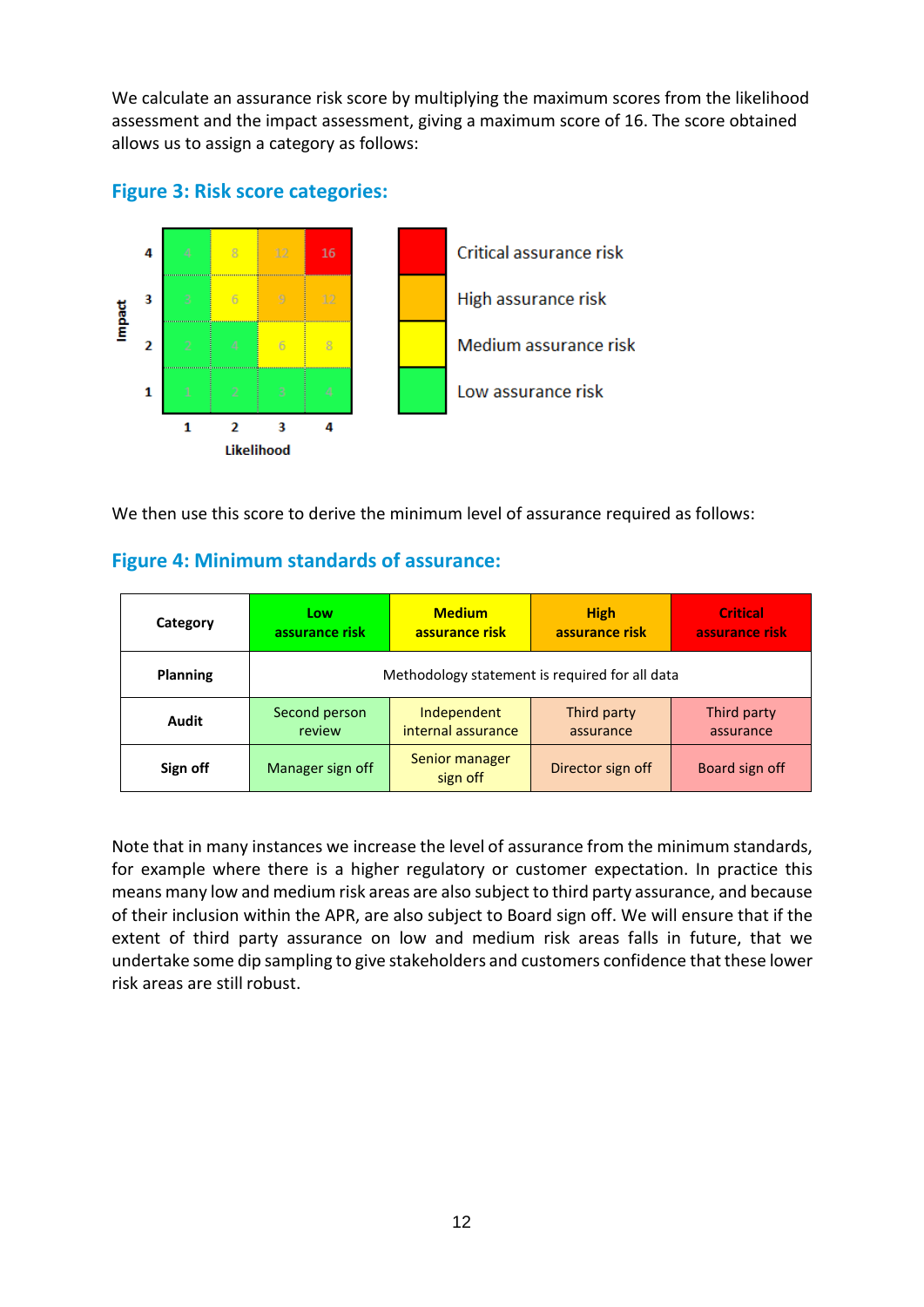### **Figure 5: Roles and responsibilities:**

The table below shows the different options for assurance, when it applies, who is responsible, and its scope.

| <b>Activity</b>                                   | <b>When applies</b>                                                                 | Who is<br>responsible                                                                                                                                                    | <b>Scope</b>                                                                                                                                                                                                                                                                                                 |
|---------------------------------------------------|-------------------------------------------------------------------------------------|--------------------------------------------------------------------------------------------------------------------------------------------------------------------------|--------------------------------------------------------------------------------------------------------------------------------------------------------------------------------------------------------------------------------------------------------------------------------------------------------------|
| <b>Planning</b>                                   |                                                                                     |                                                                                                                                                                          |                                                                                                                                                                                                                                                                                                              |
| Methodology<br>statement                          | All assurance<br>categories                                                         | Person(s) or team<br>managing or<br>compiling the<br>submission                                                                                                          | Explains process to produce the submission<br>and should include details of: systems,<br>responsibilities, timing, methodologies,<br>calculations etc.<br>Details the plan to complete the submission,<br>including details of timetable, responsibilities,<br>sign off and governance meetings as relevant. |
| <b>Audit</b>                                      |                                                                                     |                                                                                                                                                                          |                                                                                                                                                                                                                                                                                                              |
| Second person<br>review                           | Low assurance<br>category                                                           | Person with<br>reasonable<br>understanding of<br>requirements<br>Separate from<br>person who<br>compiled the data                                                        | Must check the submission in detail and any<br>associated commentary. Confirm adherence to<br>and adequacy of the methodology statement.<br>Confirm accuracy of data through checking<br>inputs, including any management<br>assumptions and reviewing evidence to<br>support entries or statements.         |
| Internal audit                                    | Medium<br>assurance<br>category and<br>high assurance<br>category as<br>appropriate | An independent<br>internal<br>assurance<br>provider, eg a<br>Group internal<br>audit function or<br>a subject matter<br>expert not<br>directly involved<br>in the return | Responsible for providing independent<br>evidence of verification of data and to define a<br>level of confidence that can be placed on the<br>overall reported data.<br>Reported/documented through formal<br>governance channels.                                                                           |
| <b>External audit</b>                             | High assurance<br>category and<br>critical<br>assurance<br>category                 | Audit carried out<br>by a third party<br>outside the<br>company or<br>group<br>Independent<br>registered audit<br>organisations or<br>independent<br>experts             | Responsible for providing independent<br>evidence of verification of data and to define a<br>level of confidence that can be placed on the<br>overall reported data.<br>Formal report produced.                                                                                                              |
| Sign off                                          |                                                                                     |                                                                                                                                                                          |                                                                                                                                                                                                                                                                                                              |
| Manager sign<br>off<br>Senior manager<br>sign off | Low assurance<br>category<br>Medium<br>assurance<br>category                        | Accountable<br>manager<br>Accountable<br>senior manager                                                                                                                  | Detailed review of data and the narrative by a<br>manager.<br>Detailed review of data and the narrative by a<br>senior manager.                                                                                                                                                                              |
|                                                   |                                                                                     |                                                                                                                                                                          | Complete and sign a record of evidence<br>attesting to confidence in the accuracy of the<br>submission.                                                                                                                                                                                                      |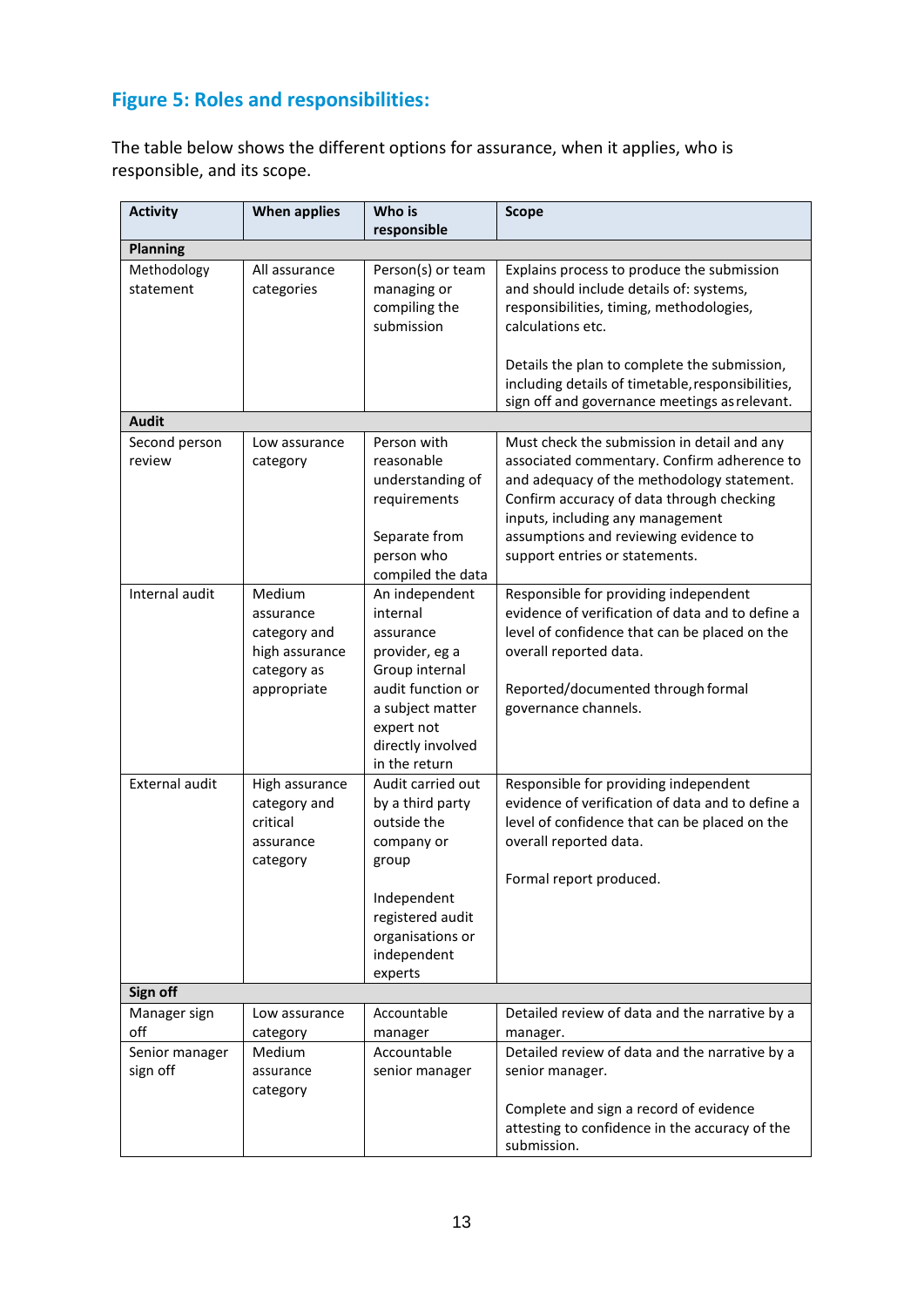| Director sign off | High assurance<br>category                                                            | A single board<br>level director of a<br>business function | Must complete and sign a record of evidence<br>attesting to accuracy of the submission.<br>Derives an overall confidence assessment for<br>the submission.                                                                            |
|-------------------|---------------------------------------------------------------------------------------|------------------------------------------------------------|---------------------------------------------------------------------------------------------------------------------------------------------------------------------------------------------------------------------------------------|
| Board sign off    | High assurance<br>category and<br>critical<br>assurance<br>category as<br>appropriate | Company Board                                              | Board reviews summary of submission and<br>assurance activities followed, as presented by<br>a relevant Director.<br>Approval of submission must be minuted to<br>enable completion of a record of evidence<br>attesting to accuracy. |

### **3.2 Role of our Board**

The Board of Directors recognise the responsibilities that come from providing a public service and is therefore fully committed to maintaining high standards of leadership, transparency and governance.

We continue to apply the principles of our Corporate Governance Code on board leadership, transparency and governance. Although we are not a public listed company, the Board recognises that they should act, where applicable, as if we were. Our code has drawn on principles of the UK Code that may be applicable to a privately owned regulated company.

In conjunction with the Board's Audit Committee, the Board as a whole is responsible for the Company's systems of internal control, evaluating and managing significant risks to the Company. The role and responsibilities of the Audit Committee include:

- Monitoring the integrity of financial statements and reviewing significant financial reporting judgements contained therein;
- Reviewing the Company's internal financial controls;
- Monitoring and reviewing the effectiveness of the Company's Internal Audit function;

The work of the Audit Committee specifically covers business risks, the work of Internal Audit and the external auditor.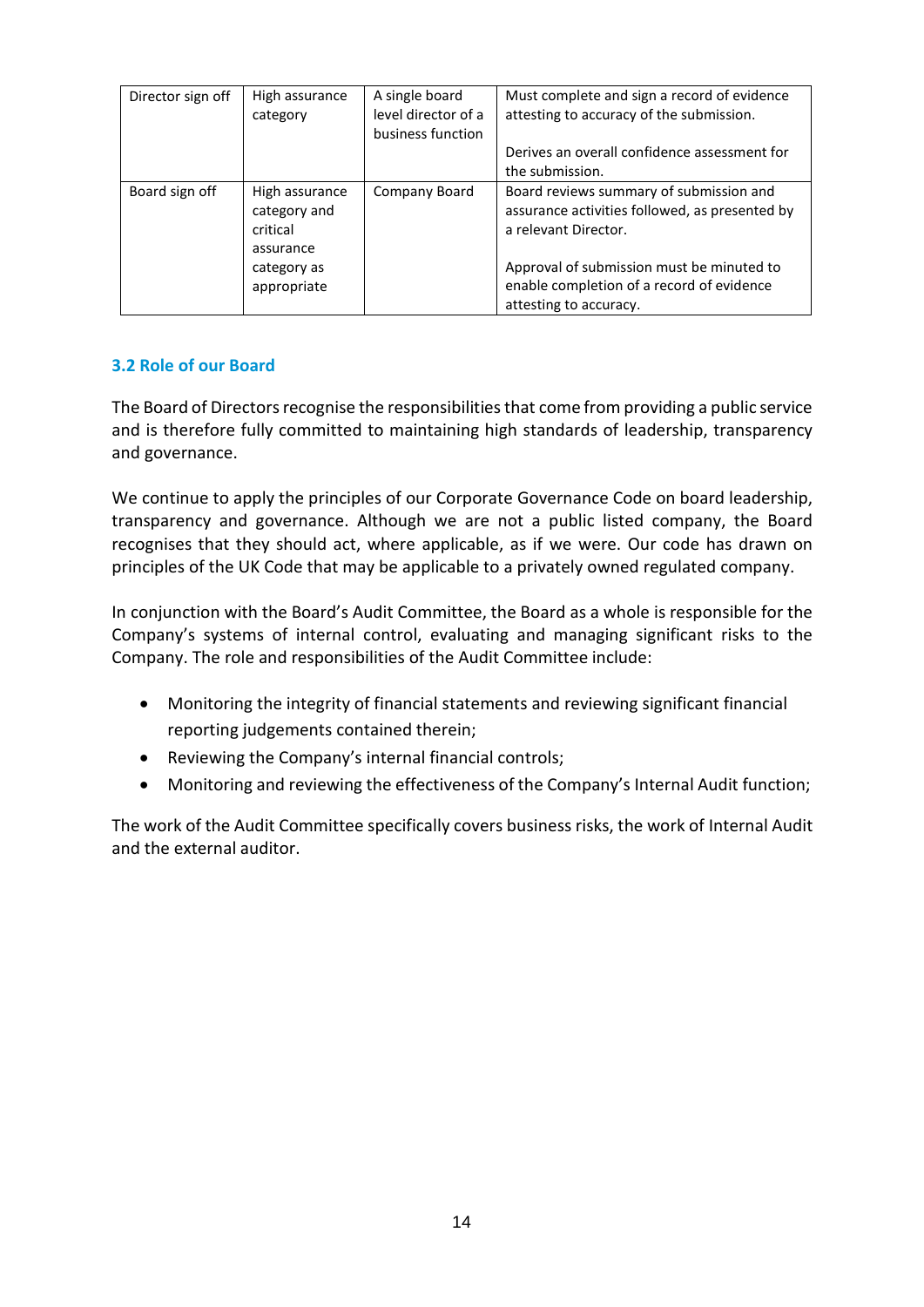### <span id="page-12-0"></span>**4. Outcomes of our risk assessment**

The following tables show our risk scoring for a variety of data that we regularly produce or publish. We have organised the scoring into two groups:

Table 1: Performance commitments operating between 2020 and 2025.

Table 2: A wide range of other submission and data covering several regulators.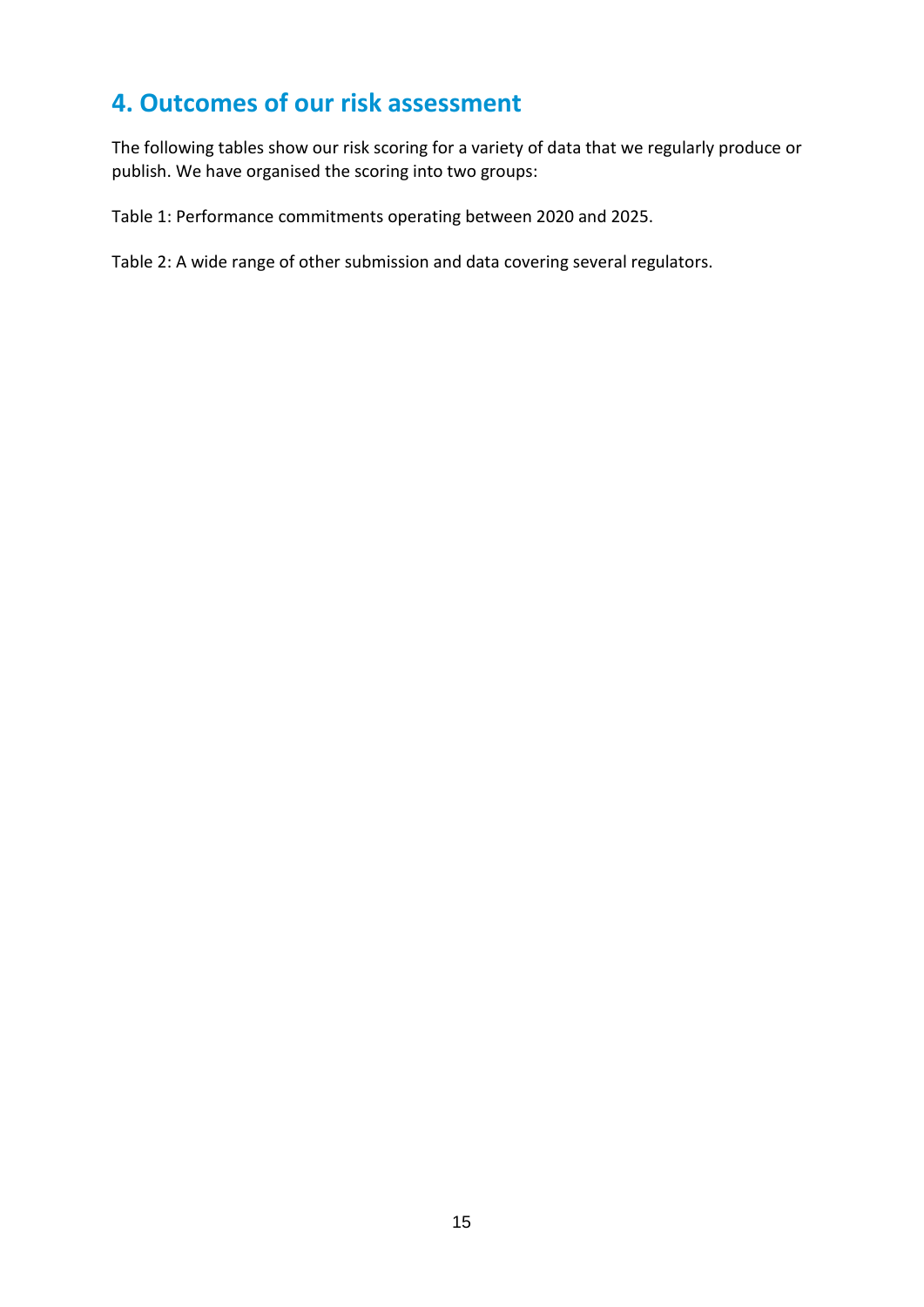# **Table 1: Risk scores for performance commitments for 2020 to 2025**

|                                                            |                                                                                        |                  | <b>Risk Score</b>   |                 |                                   |                                             |
|------------------------------------------------------------|----------------------------------------------------------------------------------------|------------------|---------------------|-----------------|-----------------------------------|---------------------------------------------|
| Data Item                                                  | <b>Data Description</b>                                                                | <b>Frequency</b> | Likelihood<br>Score | Impact<br>Score | <b>Total Risk</b><br><b>Score</b> | <b>Assurance</b><br><b>Risk</b><br>Category |
| PC D1 water quality compliance                             | Water quality compliance risk index                                                    | Annual           |                     | $\overline{3}$  | 3                                 | Low                                         |
| PC D2 water supply interruptions                           | Average duration of interruption per property                                          | Annual           | 2 <sup>1</sup>      | $\overline{3}$  | 6 <sup>1</sup>                    | <b>Medium</b>                               |
| PC C1 leakage South Staffs region                          | Leakage level in the South Staffs region.                                              | Annual           | $\overline{3}$      | $\overline{3}$  | 9 <sup>°</sup>                    | High                                        |
| PC C2 leakage Cambridge region                             | Leakage level in the Cambridge region.                                                 | Annual           | $\overline{3}$      | $\overline{3}$  | 9                                 | High                                        |
| PC C3 per capita consumption South Staffs region           | Average litres of water used per person per year the South Staffs region               | Annual           | 3                   | $\overline{3}$  | 9 <sup>°</sup>                    | High                                        |
| PC C4 per capita consumption Cambridge region              | Average litres of water used per person per year the Cambridge region                  | Annual           | $\overline{3}$      | $\overline{3}$  | 9 <sup>°</sup>                    | High                                        |
| PC D4 mains repairs                                        | Number of burst mains per year                                                         | Annual           | 2 <sup>1</sup>      | $\overline{3}$  | 6 <sup>1</sup>                    | <b>Medium</b>                               |
| PC D5 unplanned outage                                     | Percentage of unplanned outage out of our total production capacity                    | Annual           | $\overline{4}$      | $\overline{3}$  | 12 <sup>2</sup>                   | High                                        |
| PC D3 risk of severe restrictions in a drought             | Percentage of customers at risk from severe restrictions in a drought scenario         | Annual           | 2 <sup>1</sup>      | $\overline{3}$  | 6 <sup>1</sup>                    | <b>Medium</b>                               |
| PC B4 phonty services for customers in vanierable          | Percentage of customers registered on our PSR out of the total number of customers     | Annual           | 3                   | $\overline{3}$  | 9                                 | High                                        |
| PC A1 CMEX                                                 | Ofwats measure of customer service performance.                                        | Annual           | $\overline{3}$      | $\overline{3}$  | $\overline{9}$                    | High                                        |
| <b>PC A2 DMEX</b>                                          | Ofwats measure of developer service performance                                        | Annual           | $\overline{3}$      | $\overline{3}$  | 9 <sup>°</sup>                    | High                                        |
| PC A3 retailer measure of experience                       | Wholesaler performance in the business retail market                                   | Annual           | $\overline{4}$      | 2 <sup>1</sup>  | 8 <sup>1</sup>                    | <b>Medium</b>                               |
| PC B1 financial support                                    | Number of customers that we have helped with debt support and social tariffs           | Annual           | 2 <sup>1</sup>      | $\overline{2}$  | $\overline{4}$                    | Low                                         |
| PC B2 Extra Care assistance                                | Percentage of customers who have taken up our extra care offering from the PSR         | Annual           | $\overline{3}$      | 2 <sup>1</sup>  | 6 <sup>1</sup>                    | <b>Medium</b>                               |
| PC B3 education                                            | Number of people receieving our education services                                     | Annual           |                     | 2 <sup>1</sup>  | $\mathcal{L}$                     | Low                                         |
| PC C5 environmentally sensitive water abstraction          | Compliance with the abstraction incentive mechanism baselines                          | Annual           | 1                   | $\overline{3}$  | $\overline{3}$                    | Low                                         |
| PC C6 supporting water efficient housebuilding             | Water efficiency savings attributed to new build homes in our regions                  | Annual           | $\overline{3}$      | 2 <sup>1</sup>  | 6 <sup>1</sup>                    | <b>Medium</b>                               |
| PC C7 protecting wildlife, plants, habitats and catchments | Number of hectares of land we actively management for environmental improvements       | Annual           | 2 <sup>1</sup>      | $\overline{2}$  | $\overline{a}$                    | Low                                         |
| PC C8 carbon emissions                                     | Amount of carbon emissions we produce                                                  | Annual           | $\overline{3}$      | 2 <sup>1</sup>  | 6 <sup>1</sup>                    | <b>Medium</b>                               |
| PC D6 customer contacts about water quality                | Overall customer contact rate for water quality concerns                               | Annual           | $\overline{2}$      | $\overline{3}$  | 6 <sup>1</sup>                    | <b>Medium</b>                               |
| PC D7 visible leak repair time                             | Number of days in which we repair 90% of visible leaks                                 | Annual           | $\overline{3}$      | 2 <sup>1</sup>  | 6 <sup>1</sup>                    | <b>Medium</b>                               |
| PC D8 water treatment works delivery programme             | Completion of our water treatment works upgrade programmes                             | Annual           | $\overline{4}$      | $\overline{3}$  | 12                                | High                                        |
| PC E1 bad debt level                                       | Level of bad debt as a percentage of total household revenue                           | Annual           | 1                   | 2 <sup>1</sup>  | $\overline{2}$                    | Low                                         |
| PC E2 residential void properties and gap sites            | Percentage of void properties that we check each year to confirm their void status     | Annual           | $\overline{3}$      | 2 <sup>1</sup>  | 6 <sup>1</sup>                    | <b>Medium</b>                               |
| PC E3 employee engagement                                  | Level of employee satisfaction and our attainment of investors in people accreditation | Annual           | $\overline{3}$      | $\overline{2}$  | 6 <sup>1</sup>                    | <b>Medium</b>                               |
| PC E4 treating our suppliers fairly                        | Payment of small companies within 30 days terms                                        | Annual           | $\overline{3}$      | 2 <sup>1</sup>  | 6 <sup>1</sup>                    | <b>Medium</b>                               |
| PC F1 trust                                                | Customer trust in our company from quarterly customer surveys                          | Annual           | $\overline{3}$      | 2 <sup>1</sup>  | 6 <sup>1</sup>                    | <b>Medium</b>                               |
| PC F2 value for money                                      | Customer perceptions of our value for money from quarterly customer surveys            | Annual           | $\overline{3}$      | 2 <sup>1</sup>  | 6 <sup>1</sup>                    | <b>Medium</b>                               |
| PC NEP01 delivery of WINEP programme                       | Completion of our environmental programmes                                             | Annual           | $\overline{3}$      | $\overline{3}$  | 9                                 | High                                        |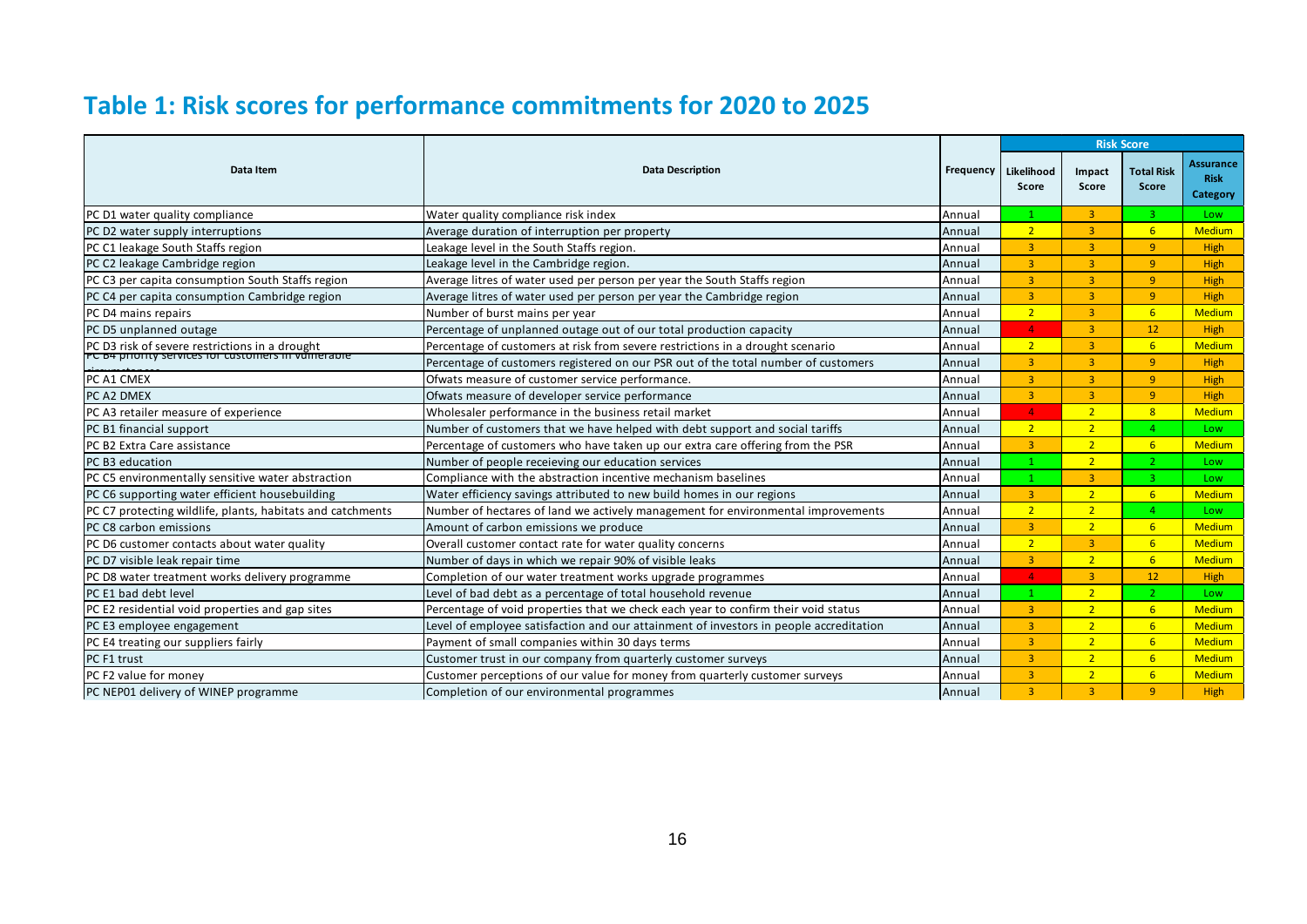# **Table 2: Risk scores for other regulatory information**

|                                                                                      |                                                                                                    |                  | <b>Risk Score</b>   |                 |                            |                                             |
|--------------------------------------------------------------------------------------|----------------------------------------------------------------------------------------------------|------------------|---------------------|-----------------|----------------------------|---------------------------------------------|
| Data Item                                                                            | <b>Data Description</b>                                                                            | Frequency        | Likelihood<br>Score | Impact<br>Score | <b>Total Risk</b><br>Score | Assurance<br><b>Risk</b><br><b>Category</b> |
| Annual charges                                                                       | The publication of our wholesale and retail annual charges.                                        | Annual           | $\overline{3}$      | $\mathbf{4}$    | 12                         | High                                        |
| CCWater quarterly return                                                             | The quarterly data return to CCWater on customer service performance and complaints<br>handling.   | Quarterly        | 2 <sup>1</sup>      | $\overline{2}$  | 4 <sup>1</sup>             | Low                                         |
| Annual review of FWRMP, inc SOSI, table 7, table 10, table 1                         | The annual review on progress of the five year water resources management plan.                    | Annual           | $\overline{3}$      | 2 <sup>7</sup>  | 6 <sup>1</sup>             | <b>Medium</b>                               |
| <b>Abstraction returns</b>                                                           | The volumes of water abstracted from our sources.                                                  | Annual           | 2 <sup>1</sup>      | $\overline{3}$  | 6 <sup>1</sup>             | <b>Medium</b>                               |
| Annual streamlined energy and carbon reporting                                       | The annual assessment of carbon emissions.                                                         | Annual           | $\overline{4}$      | 2 <sup>1</sup>  | 8 <sup>1</sup>             | <b>Medium</b>                               |
| Energy savings opportunity scheme                                                    | A submission on the mandatory UK programme introduced under the EU Energy Efficiency<br>Directive. | 4 yearly         | $\overline{3}$      | 2 <sup>7</sup>  | 6 <sup>1</sup>             | <b>Medium</b>                               |
| Water resources management plan                                                      | The five yearly assessment of water resource position and demand forecasting.                      | 5 yearly         | $\overline{3}$      | $\overline{3}$  | 9 <sup>°</sup>             | High                                        |
| Drought plan                                                                         | The five yearly assessment of drought resilience.                                                  | 5 yearly         | $\overline{3}$      | $\overline{4}$  | 12                         | High                                        |
| Water quality annual data tables                                                     | The annual submission of our sampling programme for the year ahead.                                | Annual           | 2 <sup>1</sup>      | 2 <sup>7</sup>  | 4 <sup>1</sup>             | Low                                         |
| Water quality monthly compliance data returns                                        | The compliance sample results from our regulatory sampling programme, sent monthly.                | Monthly          | $\mathbf{1}$        | 2 <sup>1</sup>  | 2 <sup>1</sup>             | Low                                         |
| Water quality event reporting data, including ERI                                    | The reporting of network events that have occurred, on an ad hoc basis, including DWI ERI          | Ad hoc           | 2 <sup>2</sup>      | 2 <sup>7</sup>  | $\mathbf{A}$               | Low                                         |
| Water quality audit data                                                             | Data requested by the DWI during any audit.                                                        | Ad hoc           | 2 <sup>1</sup>      | 2 <sup>1</sup>  | $\overline{4}$             | Low                                         |
| Water quality customer contact data                                                  | The customer contact we have received on a range of water quality themes.                          | Annual           | 2 <sup>1</sup>      | 2 <sup>1</sup>  | $\mathbf{A}$               | Low                                         |
| Water quality regulation 28 submissions, including RARI                              | The water safety plan risk assessments, including the data supplied for the DWI RARI score.        | up to<br>Monthly | $\Delta$            | 2 <sup>2</sup>  | 8                          | <b>Medium</b>                               |
| Annual performance reporting (financial elements), excluding<br>cost allocation data | The annual reporting of end of year financial data.                                                | Annual           | 2 <sup>1</sup>      | $\Delta$        | 8 <sup>1</sup>             | <b>Medium</b>                               |
| Cost allocation                                                                      | The data on segregation of wholesale and retail costs.                                             | Annual           | $\overline{2}$      | $\overline{4}$  | 8 <sup>1</sup>             | <b>Medium</b>                               |
| <b>Business plan</b>                                                                 | The five yearly price review process containing multiple data submissions.                         | 5 yearly         | $\overline{4}$      | 4 <sup>1</sup>  | 16                         | Critical                                    |
| Developer services league tables data                                                | The performance metrics for developer services performance.                                        | Monthly          | 3 <sup>1</sup>      | 2 <sup>7</sup>  | 6 <sup>1</sup>             | <b>Medium</b>                               |
| Developer services annual activity and costs data                                    | The additional data request on developer services activities that is submitted annually.           | Annual           | $\overline{3}$      | 2 <sup>1</sup>  | 6 <sup>1</sup>             | <b>Medium</b>                               |
| October update of access prices                                                      | The annual update of access prices for retail combined supplies.                                   | Annual           | 2 <sup>1</sup>      | 2 <sup>1</sup>  | $\overline{4}$             | Low.                                        |
| Blind year true up tables                                                            | Submission of blind year true up tables to Ofwat                                                   | 5 yearly         | 2 <sup>7</sup>      | $\overline{3}$  | 6 <sup>1</sup>             | <b>Medium</b>                               |
| Bulk supply agreement register annual update                                         | Annual return to Ofwat detailed our special agreements and bulk supplies                           | Annual           | 2 <sup>1</sup>      | 2 <sup>1</sup>  | 4 <sup>1</sup>             | Low                                         |
| RBMP impact assessment data submission                                               | Cost data for schemes feeding the River Basin Management Plan impact assessment                    | One off          | $\overline{4}$      |                 | 4 <sup>1</sup>             | Low                                         |
| Cost assessment data submission                                                      | Various financial and asset related data for feeding in to TOTEX process                           | Annual           | 2 <sup>7</sup>      | $\overline{3}$  | 6 <sup>1</sup>             | <b>Medium</b>                               |
| New Development charging rules                                                       | Any new charging rules for developers published by Ofwat                                           | Annual           | $\overline{3}$      | $\overline{4}$  | 12                         | High                                        |
| Gender Pay                                                                           | Publication of pay differentials                                                                   | Annual           | 2 <sup>1</sup>      | $\overline{3}$  | 6 <sup>1</sup>             | <b>Medium</b>                               |
| <b>IPR19</b> reconciliation                                                          | Submission of data to apply in period true up mechanisms from 2020 to 2025                         | Annual           | 2 <sup>1</sup>      | $\overline{3}$  | 6 <sup>1</sup>             | <b>Medium</b>                               |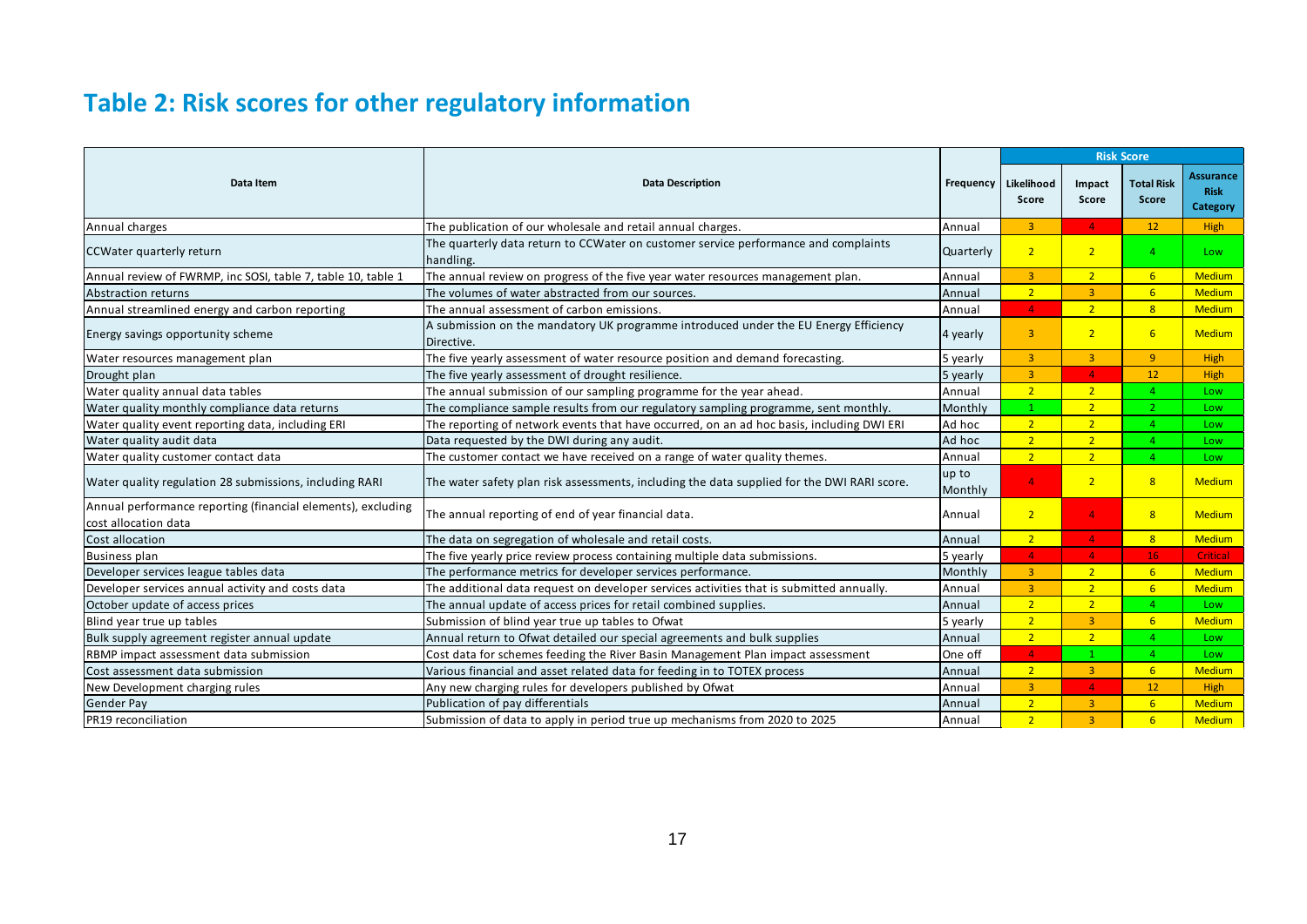#### **Outcomes of the assessment process**

For the purposes of discussion of results and outcomes, we have focused on high and critical risk areas.

It should be noted that an area identified as critical or high risk does not mean that any data we have published is in any way incorrect. Referring to our assessment criteria, it means that the data could be complex, infrequently produced, with extrapolation or assumptions, or have a high impact on customers, competition, finance or regulation. Where an area is critical or high risk this guides the level of assurance that is required for that data set. We are confident that we have historically had strong management controls, assurance and sign off processes in place for published data.

#### Critical-risk data

The following critical-risk areas have been identified:

i) Price reviews

Due to its significance, Price Reviews will always be an area where assurance and governance is of critical importance and will therefore continually require a high level of assurance activity. The next Price Review, PR24, will culminate in the submission of our Business Plan to Ofwat in October 2023. We will update our plans for price review assurance as the PR24 process gets underway.

#### High-risk data

The following high-risk areas have been identified:

i) Water resources management plans and drought plan

We completed our water resource management plan and drought plan in late 2019. During the development of the plan, and across all submission milestones, we provided the appropriate level of assurance which included extensive Board involvement and governance. The five-yearly water resource planning process will always remain a high risk given its complexity and impact. As we approach the next plan, with publication expected in 2023, we will reassess our assurance plan and once again prioritise assurance for this process. In particular, we will ensure that property projections are robust as this is a key assumption used in our water resources management plan.

#### ii) Developer charges

Over recent years there has been significant changes to the approach for developer charging and consultation. We have been consulting on our approach to ensure that we are clear and transparent in how we are charging.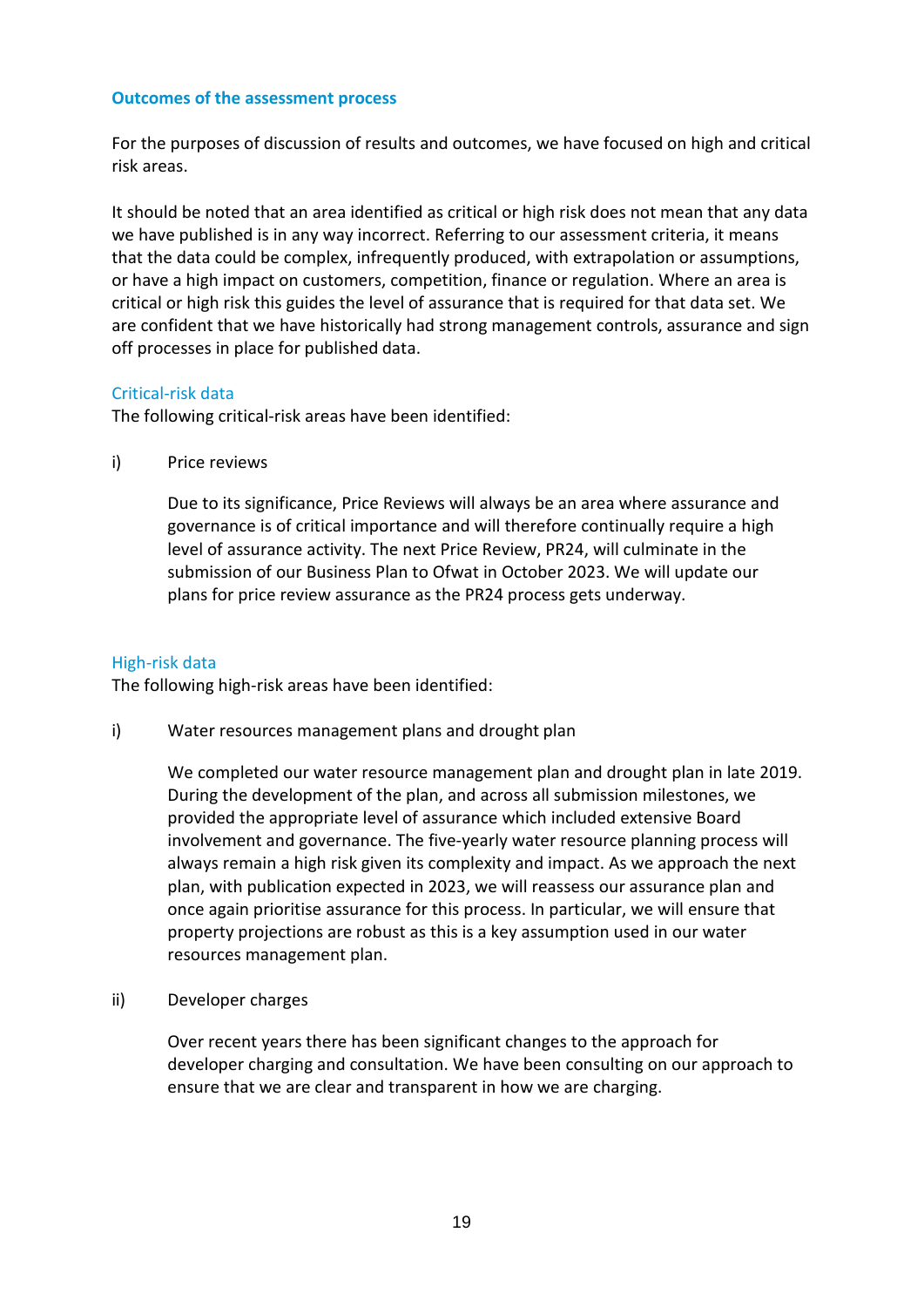#### iii) Annual customer charges

Customer charges are naturally a high-risk area because any errors could be significant to customers. We use a charges model that was developed externally and has been independently assured. We will continue to use independent internal assurance to audit the data input processes into the model and obtain Board sign-off before publication. We also liaise extensively with CCW each year.

#### iv) Leakage ODIs

The leakage ODIs for each of our regions score highly because they involve manual intervention. This is because the operational leakage level tracked throughout the year is subject to end of year adjustments from the overall level of distribution input and final customer usage data. Along with the other ODIs that have financial incentives, they score high on regulatory impact, making a high risk overall. All ODIs will continue to have Board sign off and be assured independently. We already track our ODIs monthly so that we can monitor any deviations from target and take corrective action quickly.

### v) Performance commitments for 2020 to 2025

Table 3 shows that a number of performance commitments have been scored at a high risk level, primarily due to likelihood scores of 4. This is due to the following reasons:

- New measures that we have not previously reported;
- Significantly revised methodologies for common performance commitments where we are still working towards full compliance;
- New or significantly altered data collection and reporting processes that have been implemented internally to effectively report on new or changed performance commitments.

We are addressing these assurance risks as part of our targeted area E – performance commitments between 2020 and 2025. In many cases the high likelihood scores will naturally reduce as the reporting on these measures becomes more mature and as we progress through successful end of year audits.

#### Medium and low-risk data

The bulk of our data is classified as medium or low risk. In most cases, a medium score is the result of an inherent complexity to a data set or submission that directly causes that score to occur. Our risk assessment also highlights areas where internal processes can be improved which we continue to monitor and address through data improvement activities.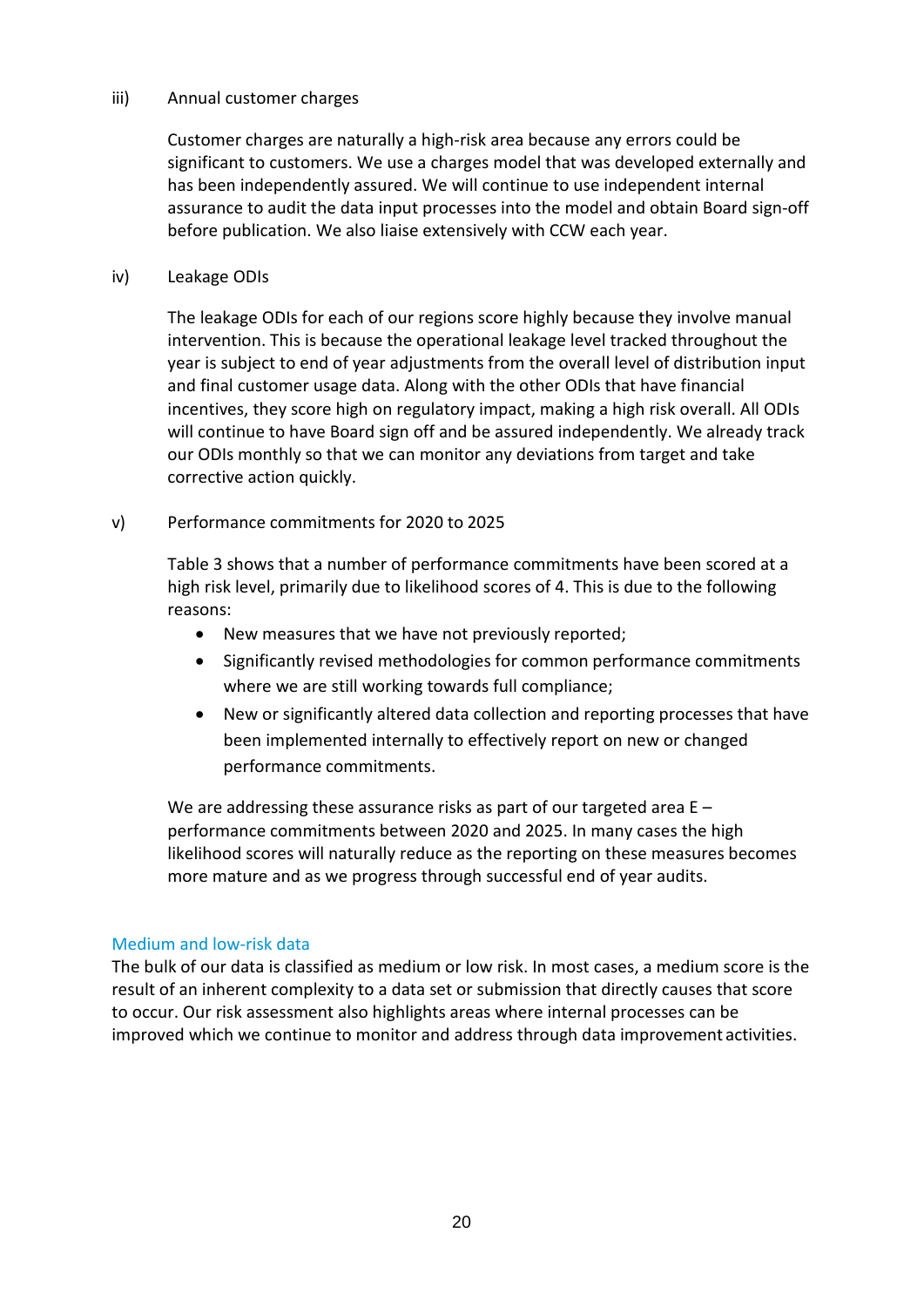### <span id="page-17-0"></span>**5. Assurance plan targeted areas for 2022/23**

We have used our assurance risk assessment and any stakeholder feedback we have received to identify the following targeted areas for 2022/23:

**Targeted area A – Covid-19:** The Covid-19 pandemic has had an impact on our ability to achieve some of our performance commitments, in particular Per Capita Consumption (PCC). Ofwat confirmed that this will be addressed at PR24. However, it will be for companies to set out how covid has affected the metric and what actions have been taken to drive water efficiency and reduce consumption.

**Targeted area B – developer charges:** we need to demonstrate that our developer charges are calculated correctly, easy to understand and comply with Ofwat's charging rules. They should also be fair to all stakeholders. We also need to demonstrate that we are supporting a 'level playing field' for third parties to be able to compete for services.

**Targeted area C – annual customer charges:** it is important that our published charges are correct and easy to understand, otherwise it could lead to customers being charged incorrectly or having difficulty understanding their charges.

**Targeted area D – annual performance report:** this sets out all our regulatory, financial and performance related information in the year. It is used by a wide range of stakeholders including Ofwat, customer groups, investors and credit rating agencies. As a result it is critical that the data contained within it can be relied upon.

**Targeted area E – performance commitments between 2020 and 2025:** For common performance commitments, companies have been working towards consistent reporting using common definitions. Although we made good progress last year, we still had some areas where we are not fully compliant. Over the coming year we will be working towards full compliance when we report in the 2022 APR.

**Targeted area F – delivery of water treatment works investment:** between 2020 and 2025 we are going to deliver over £70 million of net investment to upgrade our two surface water treatment works, Seedy Mill near Lichfield, and Hampton Loade near Bridgnorth. This includes an additional £8m secured in the last year under Ofwat's 'Green Recovery' scheme for an alternative, more environmentally friendly solution. We want to ensure that the delivery of these projects is transparent to customers and stakeholders.

**Targeted area G – preparations for PR24:** Every five years, we submit our business plan to Ofwat. This describes in detail the funding that we need, and the service levels we will deliver to our customers and other stakeholders for a five-year period. This process is critical to the sustainability of our services over the next five year period and beyond.

**Targeted area H – Open data:** Data is a valuable asset and can help to drive innovation, efficiency, improved service and transparency. As we share more data publically, we need to ensure that it is accurate.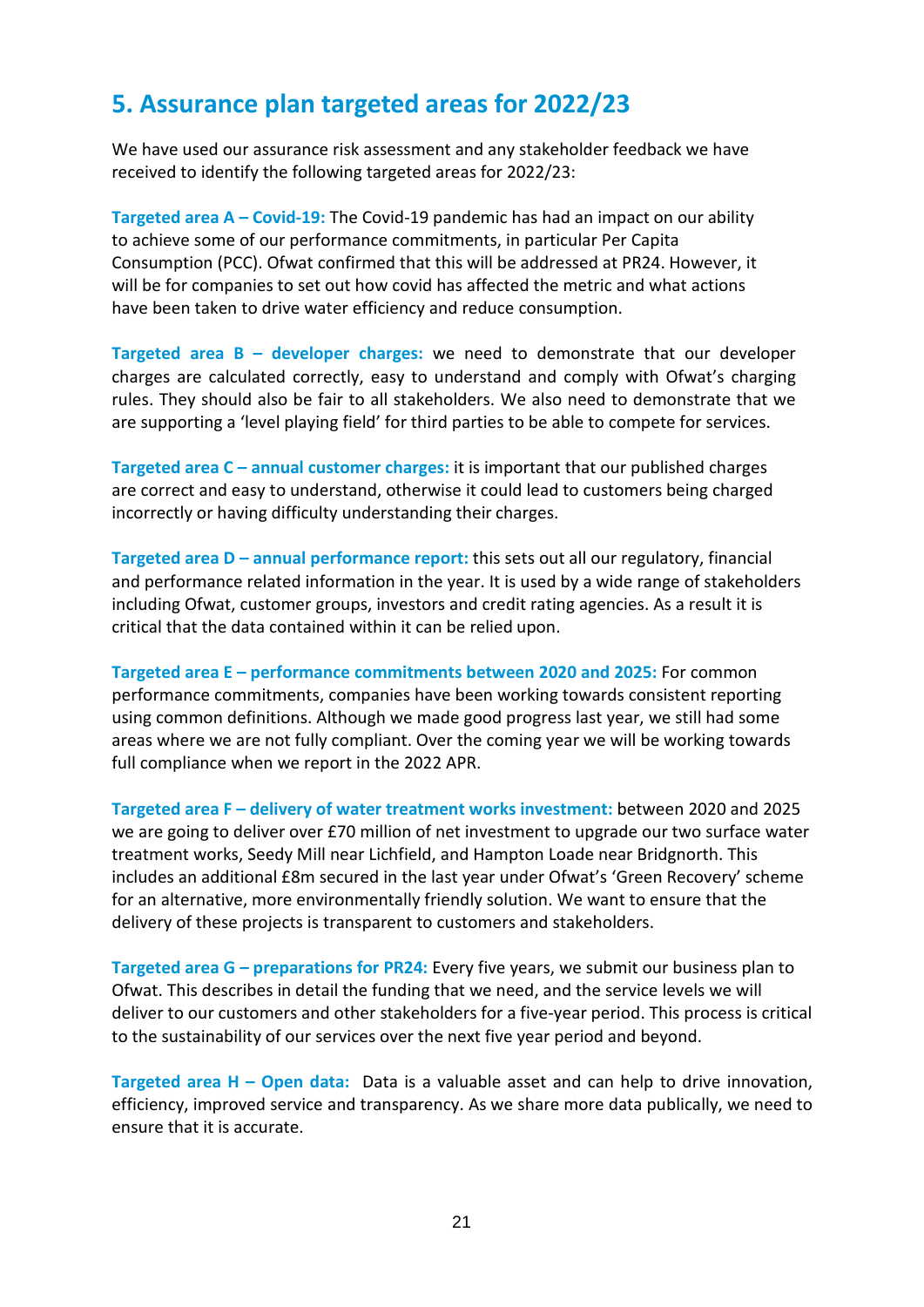### <span id="page-18-0"></span>Targeted area A – Covid-19

#### **What is the risk?**

The Covid-19 pandemic has had an impact on our ability to achieve some of our performance commitments, in particular Per Capita Consumption (PCC). Ofwat confirmed that this will be addressed at PR24 and we will need to set out how covid has affected us and what actions we have taken to drive water efficiency and reduce consumption.

#### **What do we currently do?**

During 2020/21, the covid-19 pandemic lead to an 18% increase in household consumption as a result of the lockdown and a requirement for people to work from home. This resulted in an underperformance penalty of £1.5m. This penalty would normally be applied when setting our charges for 2022-23. However, Ofwat have deferred the application of this penalty until PR24 so that more information and evidence can be presented by companies on how covid-19 has impacted on performance.

In our 2020/21 APR submission, we set out some of our early findings of the drivers of the impact. One observation is that of those working from home or on furlough in our South Staffs region, it is likely that a proportion of people would normally work out of our supply area in either Birmingham or Wolverhampton, and so we may be seeing an effect where demand that would normally be part of Severn Trent's area in the working day has transferred into our region as domestic use.

#### **What are we planning to do?**

We will be undertaking further work on understanding how covid-19 has impacted our service performance, both in 2020/21 and 2021/22 and what actions we are taking to help offset the impact.

As part of this work, it will be important to ensure that the information we provide is robust and accurate. Where necessary, we will commission independent reports.

#### **What is the impact on ourstakeholders?**

It is important that stakeholders can understand how we have been impacted by covid-19 and what measures we have taken to mitigate the impact. Ultimately, this will have an impact on customer bills from 2025.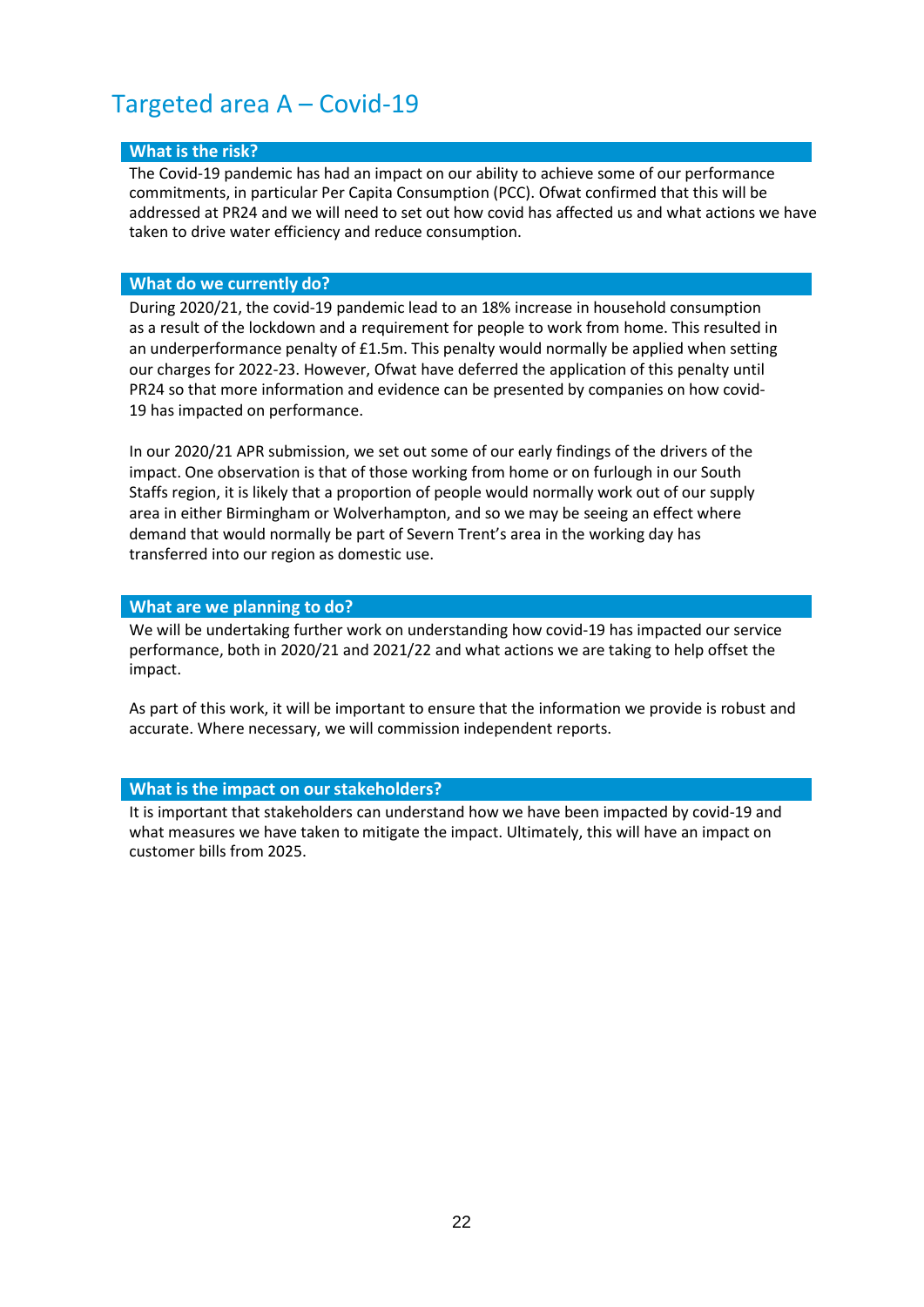### <span id="page-19-0"></span>Targeted area B – developer charges

#### **What is the risk?**

Developers, Self Lay Providers (SLPs) and New Appointments and Variations (NAVs) need to be confident that they are being charged correctly and they are treated on a level playing field in relation to each other. If this does not happen, we could face a possible breach of competition rules and enforcement action.

#### **What do we currently do?**

We have continued to hold face-to-face consultation sessions during the year and now hold regular forums with SLPs, CCW, Fair Water Connections (whom represent Self Lay providers) and NAVs. These meetings are used to discuss and consult on a variety of topics from operational issues through to key items such as our charges.

We have cemented our core NAV service alongside the introduction of the D-MeX metrics in October 2020. In 2020/21 between October and March we provided 100% of NAV services within SLA. We have also introduced specific application and enquiry fees for NAV services and introducing a NAV specific page within our website.

In October 2021, Ofwat requested detailed information on actual our charges and costs for mains and services provided for 2020-21. This was to help inform how developer services will be treated at PR24. We struggled to provide the data on time as it was not in a format which we collect as part of our monitoring and for setting charges.

In September 2021 Ofwat wrote to all companies following up their review of incumbent company support for effective markets (known as the RISE report). Although some progress has been made by the industry to increase the level of competition, for example through improved service and fair charges, Ofwat identify areas of further improvement.

#### **What are we planning to do?**

We have published our charges for 2022/23 and will be consulting with stakeholders in the coming months to help inform our charges for 2023/24 which will be published in January 2023.

In response to the RISE letter, we will:

- undertake an internal assessment of offering a service to NAVs to provide support during any unplanned supply interruptions and emergency repairs.
- review the independent report Ofwat commissioned on the level of developer charges across the industry to understand if the cost reflectivity of our charges can be improved.

In the anticipation that a detailed breakdown of our charges and costs will be required in future years, we will look at how we can capture this data accurately at the point new mains and services are required. This will require collaboration with both our own contractors, SLPs and NAVs to ensure we receive the information on a timely basis.

#### **What is the impact on ourstakeholders?**

It is important that stakeholders have the information they need in a simple and transparent way so that they can make the right decisions when considering a development. They also need the confidence that we are treating them in the same way as we would any other stakeholder. Our plans aim to ensure that our developer charges and service offerings achieve this.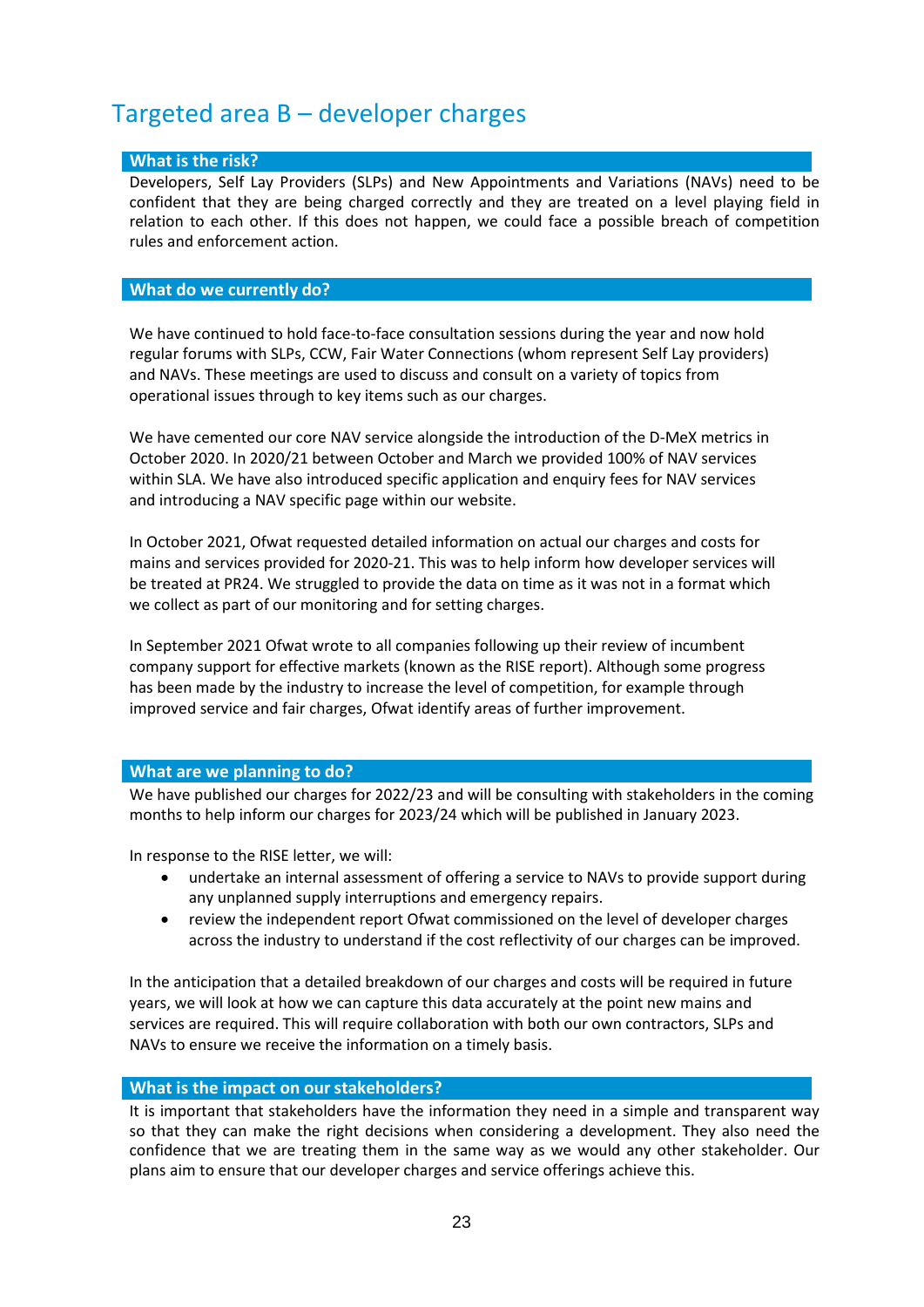### <span id="page-20-0"></span>Targeted area C – annual customer charges

#### **What is the risk?**

It is important that our published charges are correct and easy to understand, otherwise it could lead to customers being charged incorrectly or having difficulty understanding their charges.

#### **What do we currently do?**

Our charges go through strong internal assurance and governance with Board sign off before they are published. We separately assure the model we use to create our charges.

Each year we engage with the Consumer Council for Water, who are a statutory consultee. We also engage with water retailers on our wholesale charges. We focus on any areas that could mean bill changes for customers. We model the impact of our charges across a wide range of customer types and usage levels; this enables us to identify any groups of customers that may be adversely affected.

As we also collect wastewater charges on behalf of Severn Trent Water and Anglian Water, we also communicate with them on our and their charges impacts each year, and to ensure that their charges are correctly passed through to customers.

#### **What are we planning to do?**

We think it is important that customers are aware of the dialogue we have had withother stakeholders when setting our charges. This is so we can demonstrate that our proposals have had an appropriate level of challenge. We will publish an overview of this when we publish our charges, setting out the areas discussed and how we have addressed any concernsraised.

We also recognise that most of our customers are also charged for sewerage services provided by either Severn Trent or Anglian water. We bill and collect this on their behalf. We are planning to improve the communication between us so that we are able to provide our customers with the best level of information with regards the total charges they are likely to face.

Setting charges during the pandemic has been challenging. We have a fixed amount of revenue to recover and so the projected level of consumption is an important number to forecast if we are to set charges correctly and recover the amount we are allowed. We will need to make assumptions when setting charges and understand if there is any lasting impact on consumption levels from the pandemic. We will use a combination of both internal data and external reports to inform our thinking. This will set out in a clear and transparent way when we publish charges.

#### **What is the impact on ourstakeholders?**

The charges process is critical information for customers and other stakeholders and our plans ensure that the information is accurate and easy to find and understand.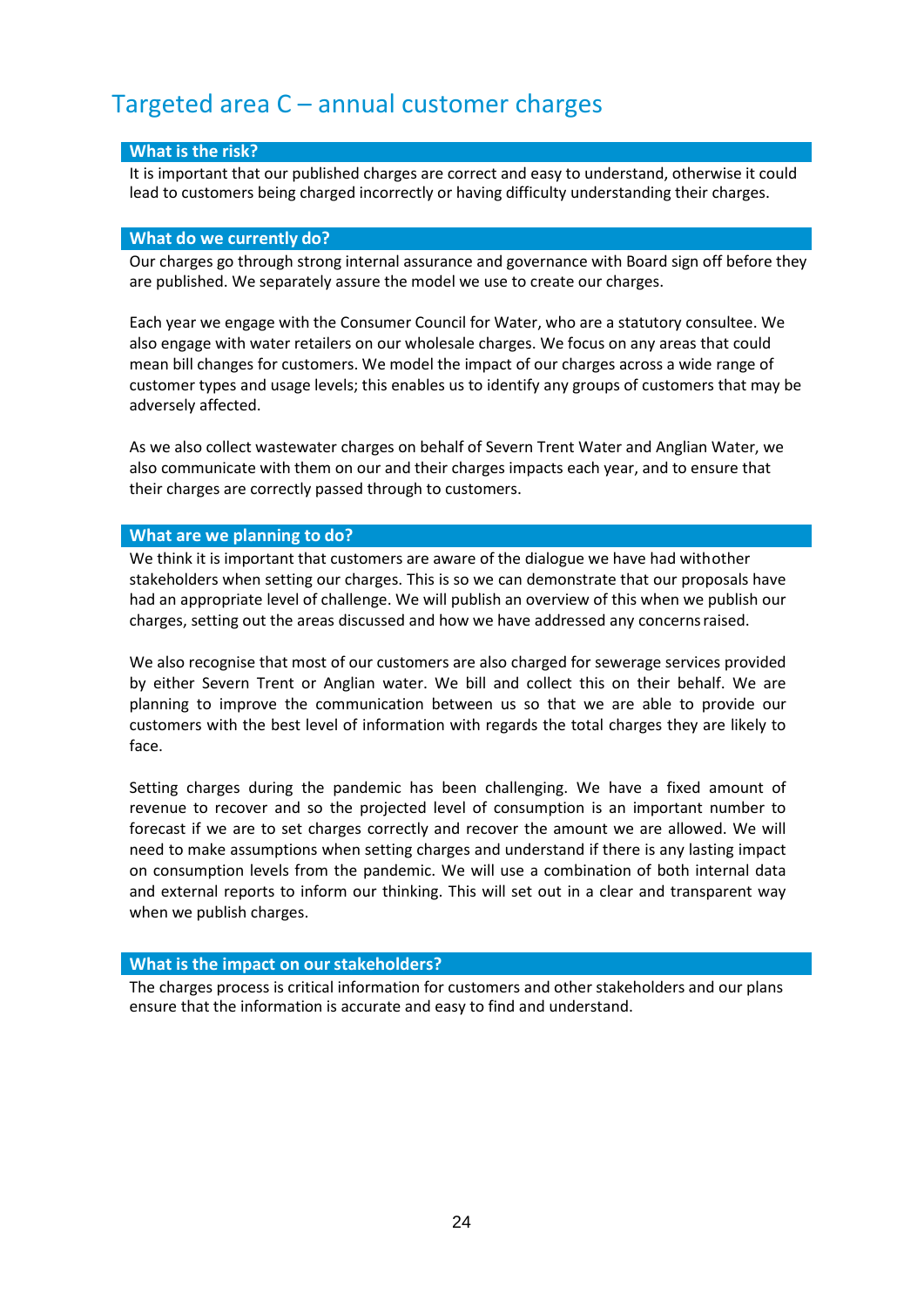### <span id="page-21-0"></span>Targeted area D – annual performance report

#### **What is the risk?**

The annual performance report sets out all of our regulatory, financial and performance related information for the year. It is used by a wide range of stakeholders including Ofwat, customer groups, investors and credit rating agencies. So it is critical that the data contained within it can be relied upon.

#### **What do we currently do?**

We currently use our statutory auditor Deloitte to externally audit our financial reporting and we use Jacobs to assure our performance commitments, outcome delivery incentives and other nonfinancial data in our report.

For the last five years we have also produced a summary version of our annual performance report. This mainly covers our high level financial metrics, group structure and outcomes performance. We will continue to publish this summary version as it is more accessible for customers than our full annual performance report.

As part of new reporting requirements for 2020/21 reporting, we introduced some additional assurance to ensure we were compliant.

#### **What are we planning to do?**

In the summer of 2021, Ofwat consulted on some further changes to the annual performance report for 2021/22.

The key areas of change included:

- to publish information on our carbon usage using a consistent methodology.
- Green recovery reporting
- Overhead allocation rules for developer service costs

Ofwat's published their decision document in October 2021 (although the changes to developer services reporting are yet to be decided) and we will consider what the appropriate level of assurance is required to these new areas of reporting.

We will also look to enhance what we publish by identifying other areas of innovation and best practice to help stakeholder understanding.

#### **What is the impact on ourstakeholders?**

There is no direct impact on service levels from our annual performance report. But it contains critical regulatory information that affects the transparency of our financial and service level reporting.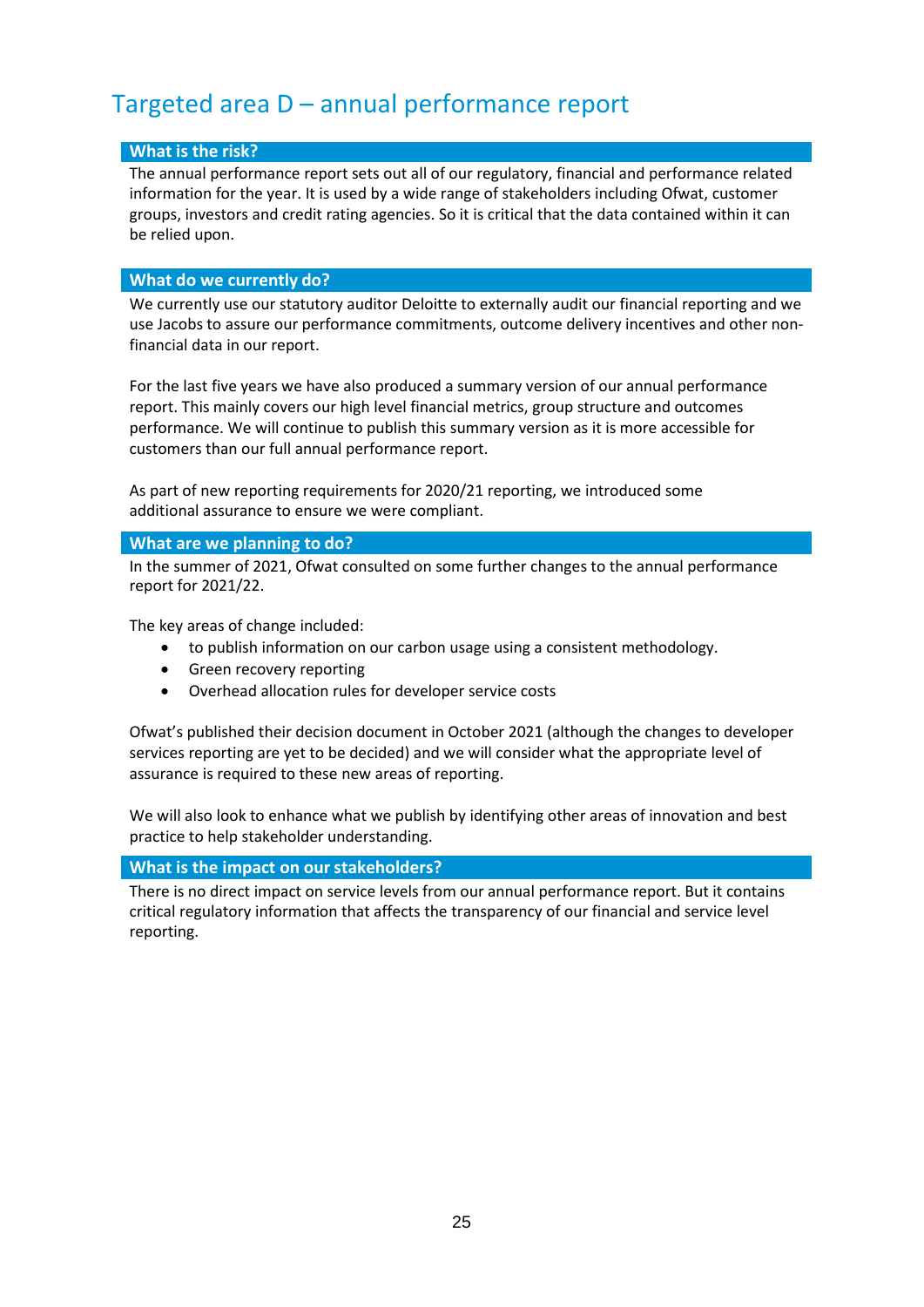# <span id="page-22-0"></span>Targeted area E – performance commitments between 2020 and 2025

### **What is the risk?**

For the period 2020 to 2025 we have a number of new or changed performance commitments defining our regulatory service targets over that period. A greater proportion of these are financially incentivised than in the previous price control period. Some new measures have been shadow reported to Ofwat for the past three years and others have not. Although we made good progress last year, we still had some areas where we are not fully compliant. Over the coming year we will be working towards full compliance when we report in the 2022 APR.

#### **What do we currently do?**

We have been fully involved in the water industry's drive to improve consistency for several key service level metrics over the past three years. We have actively participated in industry workshops which sought to improve definitions and provide commonality between companies where there were differing interpretations of requirements. Over the past three years we have been working towards full compliance with the published guidance and have made significant progress, however there remains some areas of compliance which we are still to achieve.

As part of our assurance of the 2021 APR, our technical auditor, Jacobs identified two financially incentivised performance commitments that were not fully compliant with the reporting methodology:

- Leakage We did not have compliant data on non-household consumption as Covid-19 prevented us from rolling out our planned logger programme.
- Education activity As a result of Covid-restrictions, we were not able to provide education activity in person, as defined in our performance commitment. We did however deliver on-line content.

We were also not fully compliant with the reporting of severe restrictions in a drought. This is because we adopted a slightly different reporting approach to the guidance to ensure consistency with how our performance commitment was set at PR19. This is a non-financial measure.

#### **What are we planning to do?**

We are actively working towards full compliance for our leakage measure for the 2021/22 reporting year by completing the rollout of our non-household logger programme. We will be returning to the original definition for education activity reporting now that covid restrictions have been removed. These will be fully assured by our technical auditor to confirm this before we publish our 2022 APR.

We are planning to continue to report severe restrictions in a drought in line with how our performance commitment was set. We have not received any queries from Ofwat on this approach.

#### **What is the impact on ourstakeholders?**

A wide range of stakeholders, from regulators through to customers, are interested in our performance and assurance for service targets. We will need to ensure we effectively communicate our performance and assurance activity to customers and other stakeholders. This includes tailoring our communications to different stakeholders in order to ensure our performance is accessible to everyone.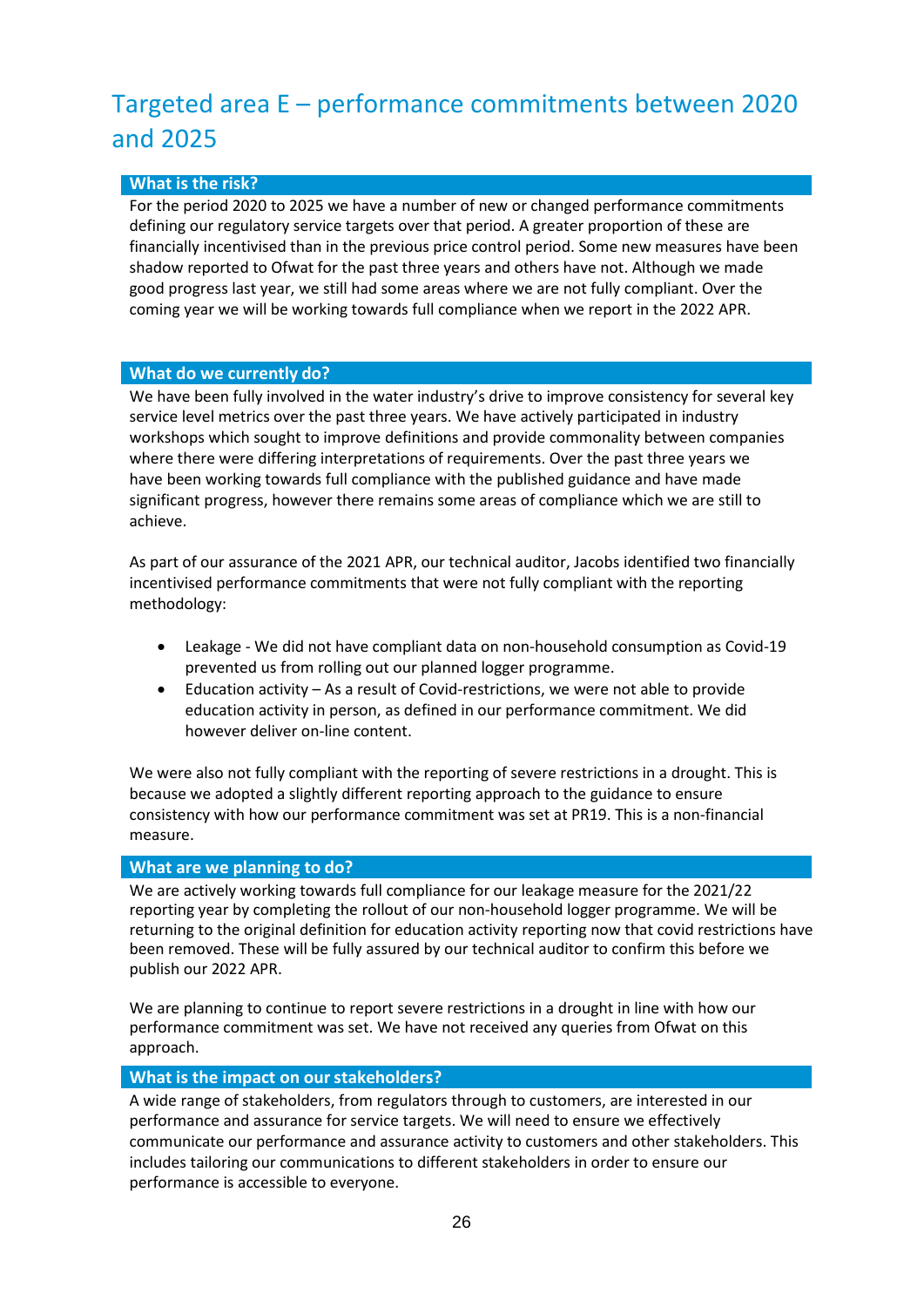# <span id="page-23-0"></span>Targeted area F – delivery of water treatment works investment

#### **What is the risk?**

Between 2020 and 2025 we are going to deliver over £70 million of net investment to upgrade our two surface water treatment works, Seedy Mill near Lichfield, and Hampton Loade near Bridgnorth. This includes an additional £8m secured in the last year under Ofwat's 'Green Recovery' scheme for an alternative, more environmentally friendly solution. We want to ensure that the delivery of these projects is transparent to customers and stakeholders.

#### **What do we currently do?**

As we started our programme of work, we have kept stakeholders informed by posting updates on our website. This includes a mixture of text and video to show the progress we are making on site. The latest update can be found here:

<https://www.south-staffs-water.co.uk/news/innovative-investment-for-water-treatment-works>

We also had our technical auditors, Jacobs, peer review the evidence we intend to use to enable us to report against our delivery performance commitments. This was to ensure we are ready to report when the first milestone of delivery is expected in 2023.

#### **What are we planning to do?**

We continue to explore how we can enhance our communication with stakeholders further. This includes:

- How we communicate regular progress on the schemes to our customers in a way that they can follow and be interested in.
- How we can integrate this with our existing social media presence.

We will engage with other companies to look for good practice in this area, including for companies outside of the water industry. We will also be seeking ideas from our delivery contractors.

There are additional reporting requirements in relation to the Green Recovery funding for which we will need to put new processes in place:

- New reporting tables in the Annual Performance Report
- Reporting on affordability to CCW on a quarterly basis

#### **What is the impact on ourstakeholders?**

Customers and other stakeholders have been highly supportive of the need for these schemes and this support played a key part in our success in gaining funding in both our PR19 final determination and the green recovery process. It is important to us that we keep these groups informed of progress to provide visibility to customers on what this funding is achieving for them.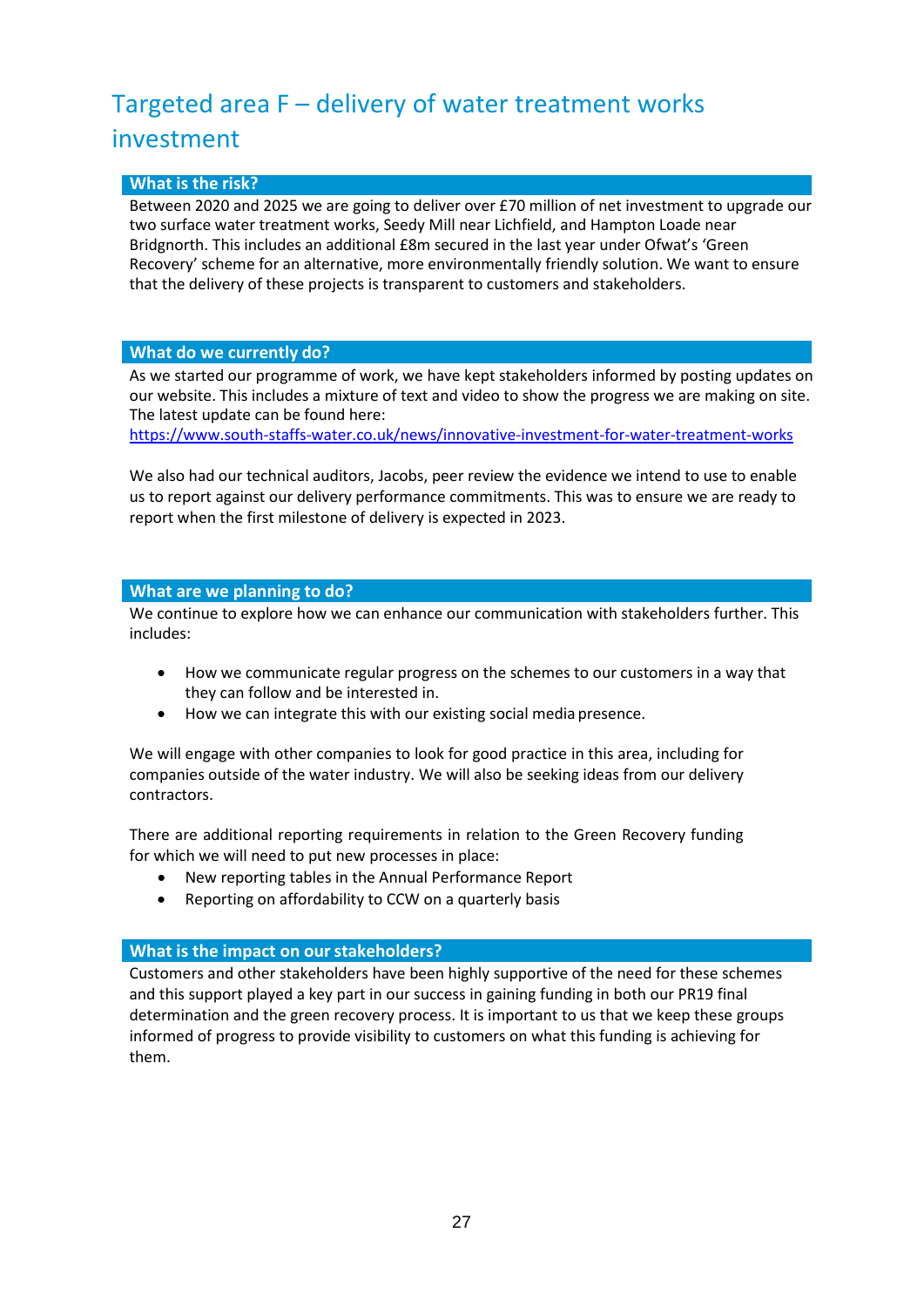### <span id="page-24-0"></span>Targeted area G – preparations for PR24

#### **What is the risk?**

Every five years, we submit our business plan to Ofwat. This describes in detail the funding that we need, and the service levels we will deliver to our customers and other stakeholders for a five-year period. The next business planning process is known as PR24, covering the period 2025-2030.

This process is critical to the sustainability of our services over the next five year period and beyond. Whilst the principles of assurance and governance are fundamentally the same as with our other reporting, the complexity and critical nature of our business plan necessitates a dedicated assurance and governance work stream.

#### **What do we currently do?**

We have now put governance processes in place to make key decisions on PR24 as set out below:



#### **What are we planning to do?**

The Board will have to provide assurance to Ofwat that our plan is high quality and so in-turn will also needs to be assured that the activities within the business that have led to our business plan proposals are based on good quality data, robust assumptions and sound decision making processes. This assurance is very broad, covering a wide range of data and themes of varying complexity. We are currently undertaking an assurance tendering process to appoint auditors specifically for PR24 which should be in place by the spring of 2022.

We will also respond to Ofwat's PR24 consultations, particularly the draft methodology which is expected to be published in the summer of 2022. This will also allow us to formulate a detailed assurance and governance plan.

#### **What is the impact on ourstakeholders?**

Stakeholders need the confidence that information we will submit at PR24 can be relied upon as it is used to determine the amount of funding we will get to deliver services to our customers.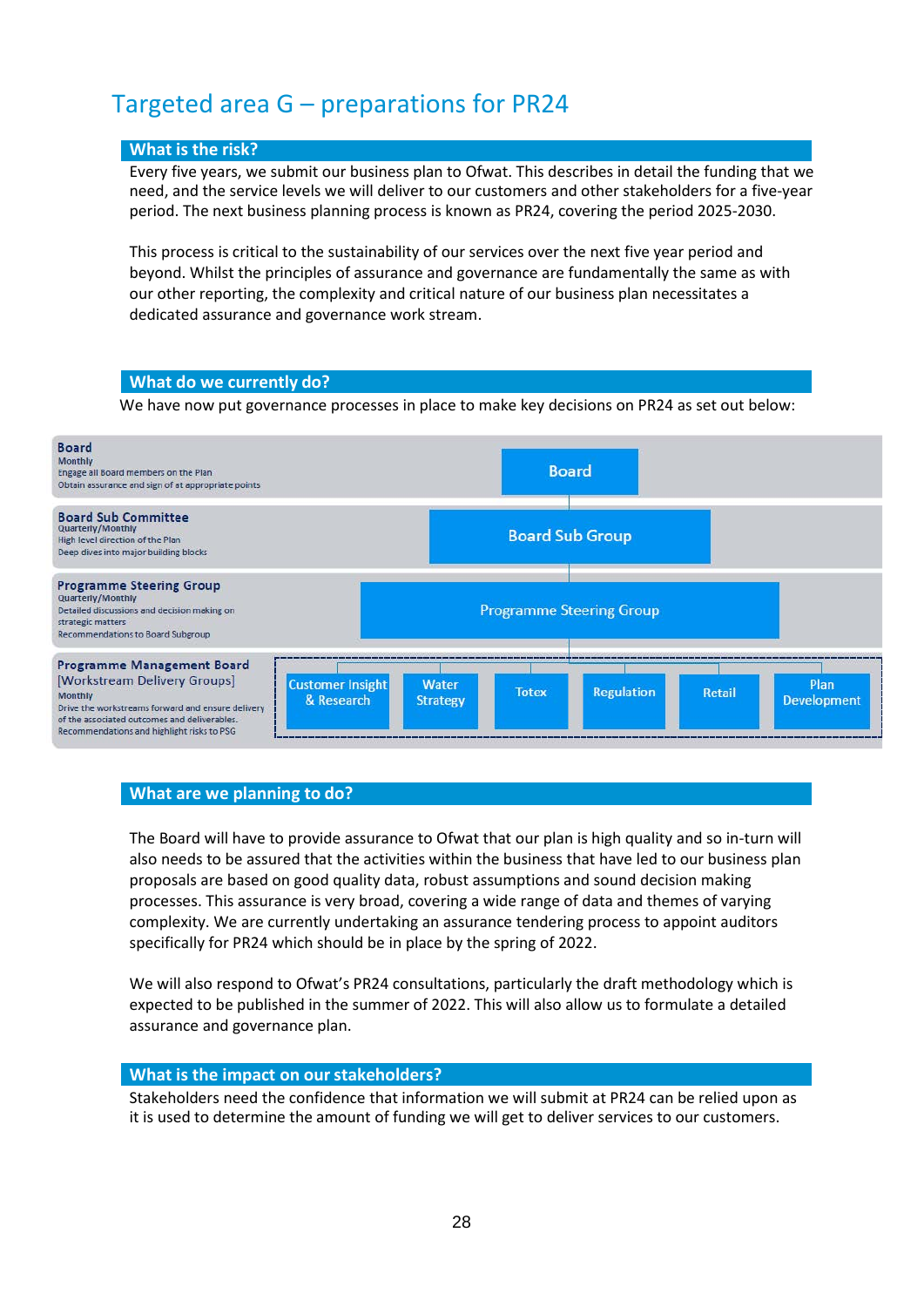## <span id="page-25-0"></span>Targeted area H – Open data

#### **What is the risk?**

Data is a valuable asset and can help to drive innovation, efficiency, improved service and transparency. As we share more data publically, we need to ensure that it is accurate.

#### **What do we currently do?**

We already share a range of data with stakeholders externally. Some of this data is a regulatory requirement, for example the Annual Performance Report. Data in other areas that we currently share include:

- Service performance dashboard This provides regular updates on our performance throughout the year on areas the matter to customers, for example the number of leaks, number of properties affected by supply interruptions and how many water meters we have fitted. This can be found at the following link: [https://www.south](https://www.south-staffs-water.co.uk/about-us/our-performance-dashboard)[staffs-water.co.uk/about-us/our-performance-dashboard](https://www.south-staffs-water.co.uk/about-us/our-performance-dashboard)
- Metrics on quarterly service performance through water UK, for example developer services.

#### **What are we planning to do?**

In October 2021, Ofwat published a paper outlining how open data can enable water companies to create value for water customers, communities, and the environment. This followed extensive engagement with the industry and wider stakeholders.

During the next year we will be planning to:

- Develop an open data strategy
- Understand what the benefits are to opening up our data to our stakeholders both within and outside the industry
- Put processes are in place to ensure that any data that is shared is robust and accurate whilst recognising the importance of timely information
- Actively participate in any open data industry working group

#### **What is the impact on ourstakeholders?**

Opening up our data will help us to be more transparent with our stakeholders on how we are performing. It will also enable more collaboration between parties to identify new processes and innovative solutions.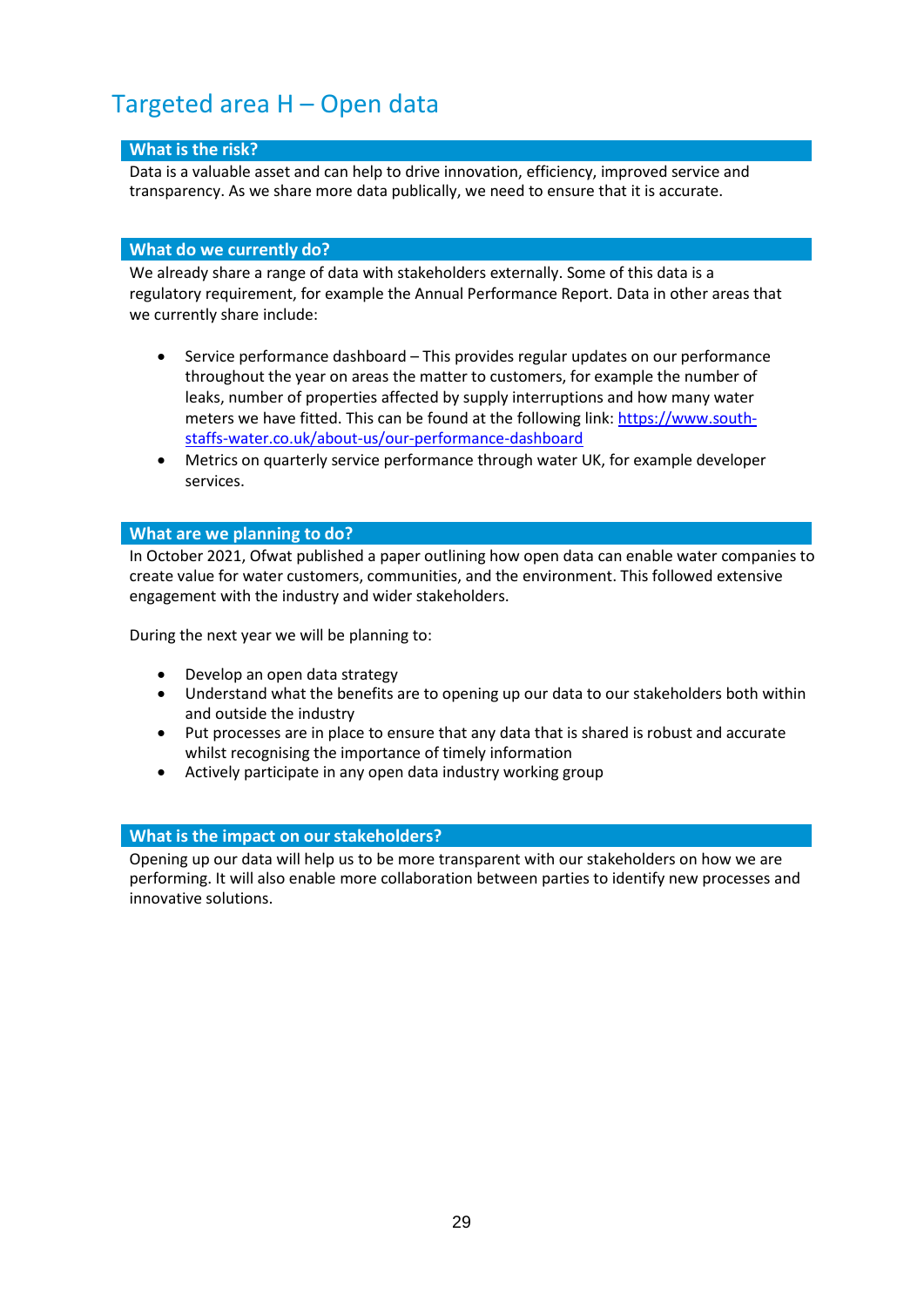# <span id="page-26-0"></span>**6. Assurance timescales for 2022/23**

Below we set out a high-level summary of our assurance programme over the year 2022/23.

| 2021 | <b>November</b>     | - Publication of our risks, strengths and<br>weaknesses and draft assurance plan for the<br>financial year 2022/23.                    | Completed<br>November<br>2021   |
|------|---------------------|----------------------------------------------------------------------------------------------------------------------------------------|---------------------------------|
| 2022 | <b>January</b>      | - Assurance of our annual charges.                                                                                                     | Completed<br>January 2022       |
|      | <b>April</b>        | - Publication of our final assurance plan for<br>2022/23, taking into account any feedback<br>we have received.                        | <b>This</b><br>publication      |
|      | <b>May and June</b> | - Assurance of our Annual Performance<br>Report, including financial tables,<br>performance commitments and cost<br>assessment tables. | Publication<br><b>July 2022</b> |
|      |                     |                                                                                                                                        |                                 |